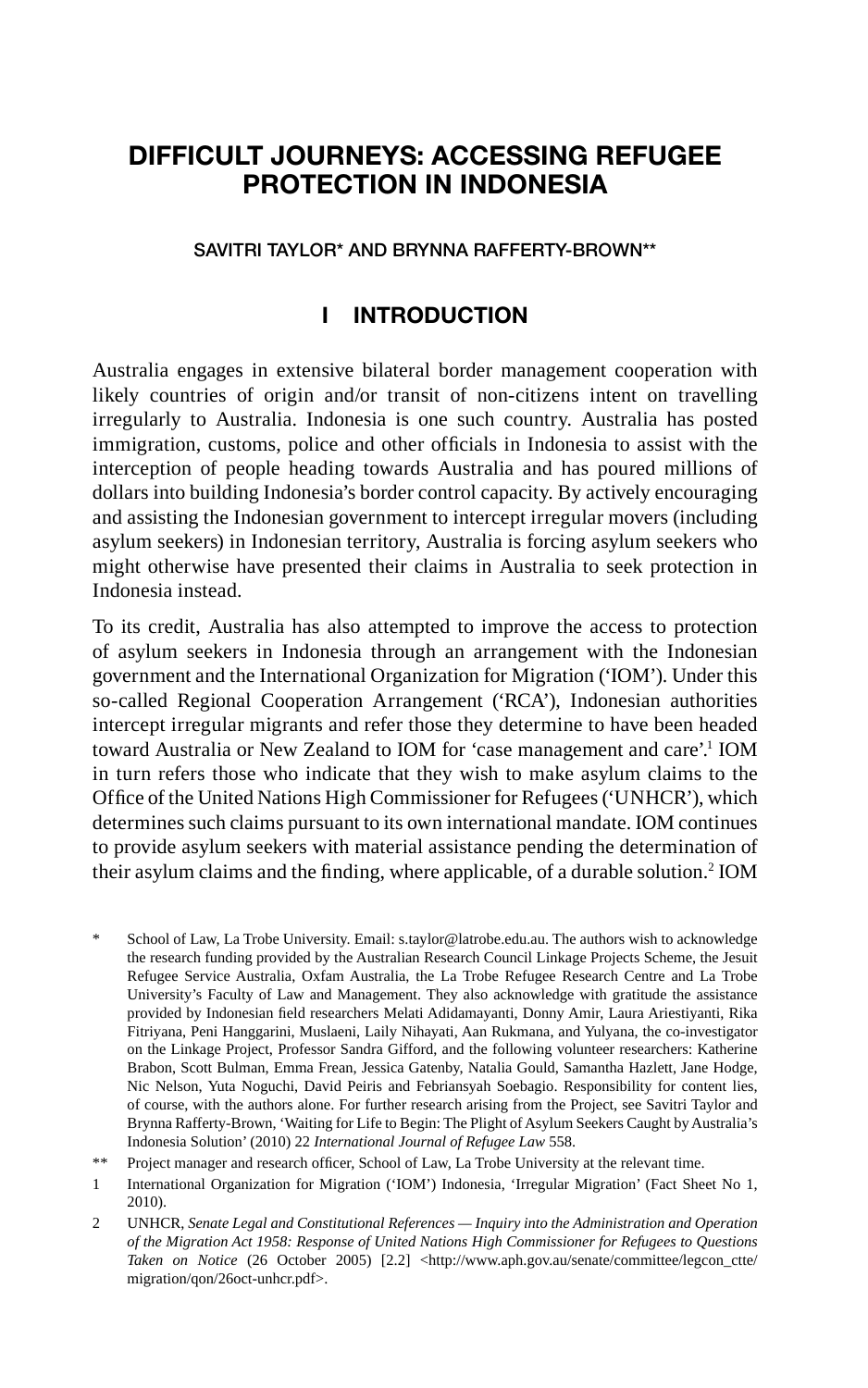also provides repatriation assistance to those who wish to return home at any stage.<sup>3</sup> IOM's RCA activities are funded by Australia.<sup>4</sup>

Although UNHCR is not a formal participant in the RCA, at the commencement of the RCA in 2000<sup>5</sup> the Australian government provided UNHCR with funding of \$763 870.<sup>6</sup> A Department of Immigration official described this as a 'payment which enabled them to set up their office in Jakarta, so they could undertake the processing in relation to this intercepted group of people in Jakarta and Indonesia generally'.7 Further funding has been provided since. In 2006–07, Australia gave \$700 000 to UNHCR to enhance protection capacity in Malaysia and Indonesia through 'faster processing of refugee status determinations and the provision of basic services, such as health and education'.8 Likewise, in 2007–08, Australia gave \$702 000 to UNHCR, and in 2008–09 gave \$807 727, to fund protection capacity building activities in Indonesia such as 'the deployment of additional UNHCR protection officers in field locations throughout Indonesia' to speed up refugee status determinations.9 Australia has also committed a further \$2 million in funding to UNHCR in Indonesia over the next two years for the same purpose.<sup>10</sup> The question is: have Australia and the other actors involved in dealing with asylum seekers in Indonesia done *enough* to ensure that those in need of international protection receive it?

In September 2007, the authors and their colleagues commenced a research project which had the objective, among others, of ascertaining the impact on asylum seeker protection of Australia's border control cooperation with Indonesia. This article sets out what was learned about the difficulties that asylum seekers in Indonesia experience in obtaining access to the refugee status determination process and in obtaining recognition of refugee status. It also makes recommendations for mitigating the difficulties identified.

<sup>3</sup> IOM Indonesia, 'Irregular Migration', above n 1.

<sup>4</sup> Ibid.

<sup>5</sup> Evidence to Senate Legal and Constitutional Legislation Committee, Parliament of Australia, Canberra, 25 November 2003, 26 (Mr Killesteyn, Department of Immigration).

<sup>6</sup> Evidence to Senate Legal and Constitutional Legislation Committee, Parliament of Australia, Canberra, 29 May 2002, 460 (Mr Okely, Department of Immigration).

<sup>7</sup> Evidence to Senate Legal and Constitutional Legislation Committee, Parliament of Australia, Canberra, 25 November 2003, 45 (Mr Killesteyn, Department of Immigration). In each of the financial years from 2002–03 to 2005–06 inclusive, UNHCR received in the range of \$3 million to \$5.3 million from AusAID's International Refugee Fund for strengthening protection capacity and providing subsistence assistance in asylum countries in the Asia Pacific including Indonesia: AusAID, 'Initiatives Funded under the International Refugee Scheme' (17 February 2009) (copy on file with authors). However, a further breakdown is not available.

<sup>8</sup> Department of Immigration and Citizenship, *Annual Report 2006–07* (2007) 140–1.

<sup>9</sup> Department of Immigration and Citizenship, *Annual Report 2007–08* (2008) 144; Department of Immigration and Citizenship, *Annual Report 2008–09* (2009) 153.

<sup>10</sup> Evidence to Senate Legal and Constitutional Legislation Committee, Parliament of Australia, Canberra*,* 20 October 2009, 172 (Ms Keski-Nummi, Department of Immigration); Chris Evans, Minister for Immigration, 'A Strengthened Commitment to Our International Obligations' (Media Release, 23 February 2009) <http://www.minister.immi.gov.au/media/media-releases/2009/ce09020.htm>.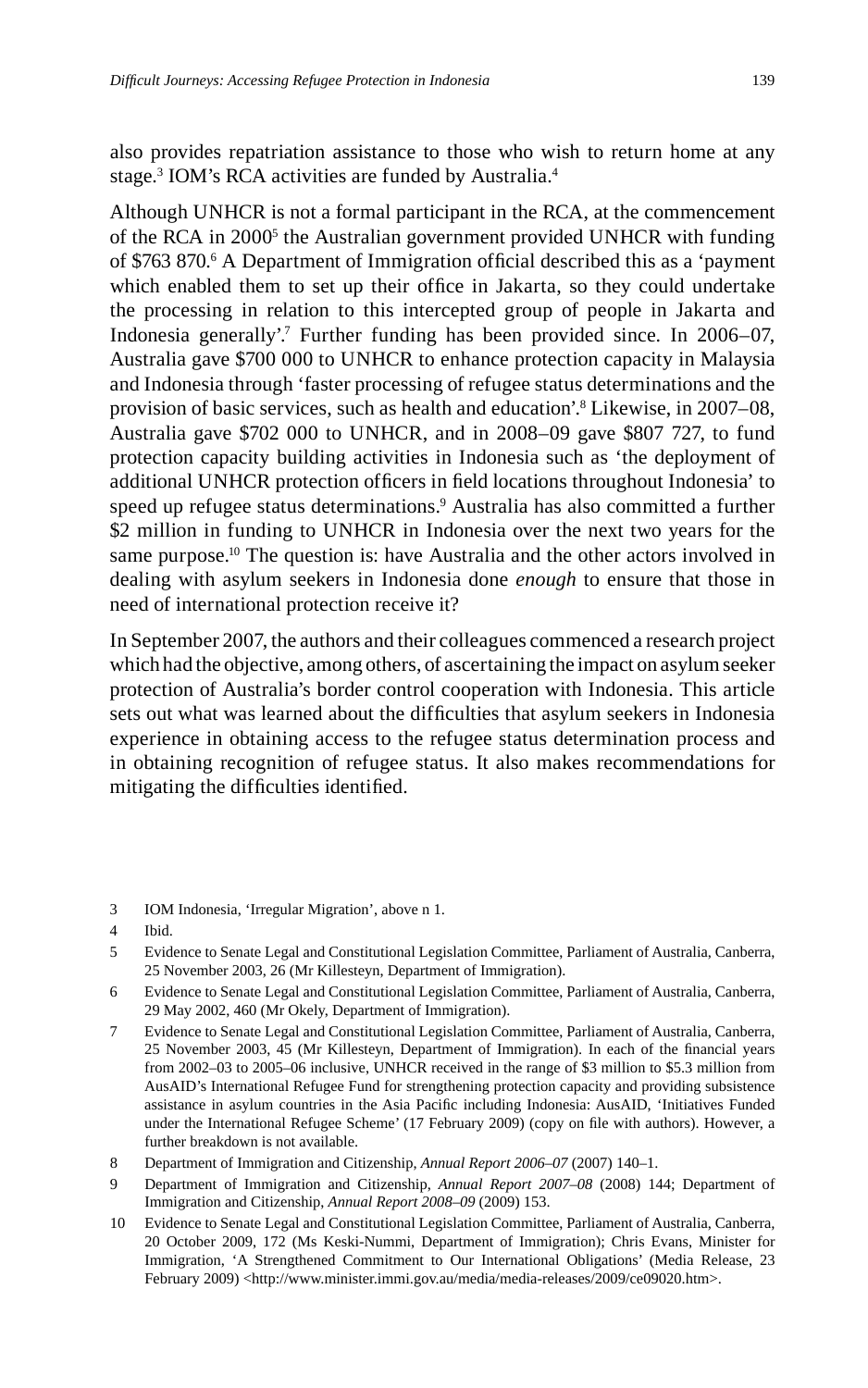# **II STATISTICS AND RESEARCH METHODOLOGY**

At the end of 2007, when the research project commenced, there were 526 persons registered with UNHCR in Indonesia: 211 asylum seekers and 315 recognised refugees or 'people in refugee-like situations'.11 At the end of 2009, when the field research was completed, there were 2567 persons registered with UNHCR Indonesia: 1769 asylum seekers and 798 recognised refugees or 'people in refugee-like situations'.12 Table 1 sets out the nationality and gender breakdown of persons of concern to UNHCR present in Indonesia on 31 December 2009.13

| <b>Nationality</b>  | Category                  | <b>Males</b> | <b>Females</b>                     | <b>Subtotal</b> | <b>Total</b>            |
|---------------------|---------------------------|--------------|------------------------------------|-----------------|-------------------------|
| Afghan              | Asylum seekers            | 1341         | 70                                 | 1411            |                         |
|                     | Refugees                  | 175          | 45                                 | 220             | 1631<br>$(63$ per cent) |
| <b>Burmese</b>      | Asylum seekers            | 8            | 1                                  | 9               |                         |
|                     | Refugees                  | 153          | $\mathbf{1}$                       | 154             | 163<br>(6 per cent)     |
| <b>Iraqi</b>        | Asylum seekers            | 121          | 11                                 | 132             |                         |
|                     | Refugees                  | 137          | 72                                 | 209             | 341<br>$(13$ per cent)  |
| <b>Iranian</b>      | Asylum seekers            | 45           | 15                                 | 60              |                         |
|                     | Refugees                  | 17           | 8                                  | 25              | 85<br>(3 per cent)      |
| Somali              | Asylum seekers            | 12           | 9                                  | 21              |                         |
|                     | Refugees                  | 26           | 18                                 | 44              | 65<br>$(2.5$ per cent)  |
|                     | Sri Lankan Asylum seekers | 96           | 3                                  | 99              |                         |
|                     | Refugees                  | 113          | 8                                  | 121             | 220<br>$(8.5$ per cent) |
| Other <sup>14</sup> | Asylum seekers            | 36           | 5                                  | 41              |                         |
|                     | Refugees                  | 15           | 10                                 | 25              | 66                      |
| <b>Totals</b>       |                           | 2295         | 276<br>(89 per cent) (11 per cent) |                 | 2571                    |

# *Table 1: Nationality and gender of persons of concern to UNHCR in Indonesia at 31 December 2009*

11 UNHCR, *2007 UNHCR Statistical Yearbook* (December 2008) Statistical Annex Table 1.

<sup>12</sup> UNHCR, *2009 Global Trends: Refugees, Asylum-Seekers, Returnees, Internally Displaced and Stateless Persons* (June 2010) Statistical Annex Table 1.

<sup>13</sup> This data is taken from UNHCR Indonesia, *Active Caseload Breakdown as of 31 December 2009* (copy on file with authors). It is not known why four more asylum seekers are included in this data set than are included in the more recently prepared *2009 Global Trends* statistics.

<sup>14</sup> The other asylum seekers and refugees came from Algeria (1), Burundi (1), Cameroon (2), China (4), Cote d'Ivoire (4), Democratic Republic of Congo (11), Egypt (2), Guinea (15), Lebanon (1), Liberia (1), Kuwait (6), Pakistan (9), Palestine (1), Sierra Leone (3), Syria (3), Tunisia (1) and Western Sahara (1).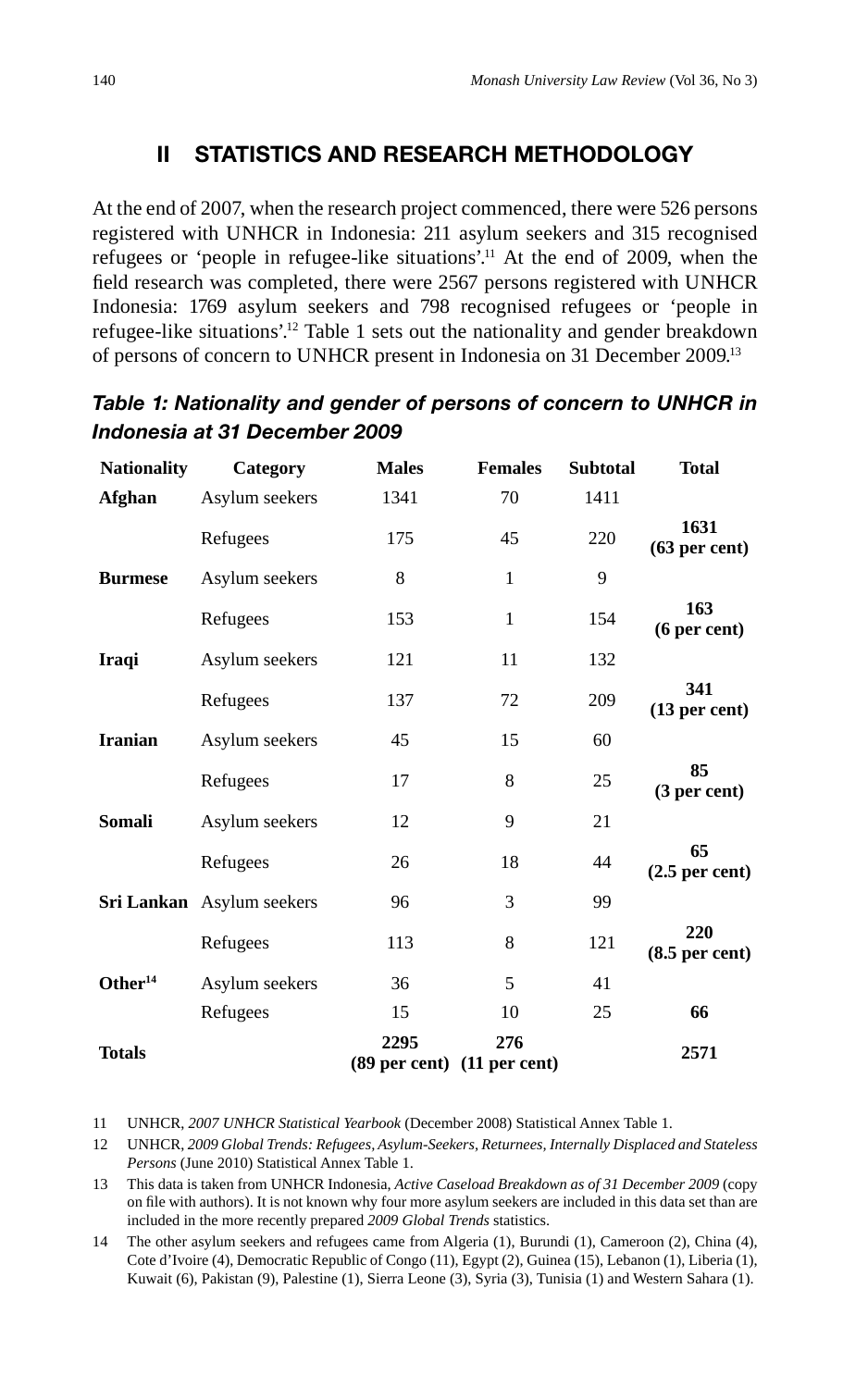As part of the project, the field researchers  $-$  all Indonesian nationals  $$ conducted interviews with 59 asylum seekers and refugees in Indonesia.15 A purposive, quota sampling strategy was employed as it was not logistically possible to undertake random sampling. Three of the interview locations (Bogor, Jakarta and Mataram) were selected because together they hosted the vast majority of the asylum seekers and refugees in Indonesia at the time of the study. Eleven of the interviewees were living under the care of IOM or UNHCR's implementing partner, Church World Service ('CWS'), in Indonesia's capital city, Jakarta. Twenty two of the interviewees were living under the care of IOM or CWS in Bogor, a cooler hillside town located around an hour's drive from Jakarta. Nineteen of the interviewees were living under the care of IOM in the Ampenan area of Mataram city on Lombok island, West Nusa Tenggara province. The field researchers also interviewed four people in immigration detention in Meuloboh, the capital of the West Aceh regency in Aceh province, and three others in immigration detention in Batam, a city in Riau Islands province.

The interview quotas were determined on the basis of the nationality and gender composition of the asylum seeker and refugee population in Indonesia at the time the determination was being made (mid-2008).<sup>16</sup> Considerations such as accessibility and willingness to be interviewed meant that quotas could not be adhered to rigidly and that selections within the quotas were based on judgment and convenience. Nonetheless, the sample approximates the profile of persons of concern residing in Indonesia at the time of the interviews.

In mid-2008, the refugee and asylum seeker population registered with UNHCR in Indonesia was about three quarters male, one quarter female. The gender composition of the project sample reflects this. Iraqis constituted about 44 per cent of the population compared with 34 per cent of the project sample, Sri Lankans constituted about 20 per cent (22 per cent of the project sample), Somalis constituted 9 per cent (12 per cent of the project sample), Afghans constituted 9 per cent (10 per cent of the project sample), Burmese constituted 5 per cent (5 per cent of the project sample), and Vietnamese constituted 3.5 per cent (7 per cent of the project sample). The remaining 9.5 per cent of the asylum seeker and refugee population present in Indonesia in mid-2008 was made up of less than ten persons each from Algeria, Brunei, China, Cote d'Ivoire, Democratic Republic of Congo, Egypt, Ethiopia, Gabon, Ghana, India, Iran, Kenya, Laos, Morocco, Pakistan, Palestine, Saudi Arabia, Syria and Tunisia. The remaining 10 per cent of the project sample came from Bangladesh, Cambodia, China, Iran and Pakistan. The project sample included six people who were not included in UNHCR statistics because they were classified by UNHCR as 'closed cases'.<sup>17</sup>

As well as interviewing asylum seekers and refugees, the field researchers interviewed 49 Indonesian government officials and others who interacted

<sup>15</sup> In referencing these interviews pseudonyms have been used for the interviewees and in some cases nonessential details of their stories have been changed in order to further protect their identity.

<sup>16</sup> UNHCR Indonesia, *Active Caseload Breakdown as of 1 July 2008* (copy on file with authors).

<sup>17 &#</sup>x27;Closed cases' refers to refugee status applications that have received the final negative determination from UNHCR decision makers.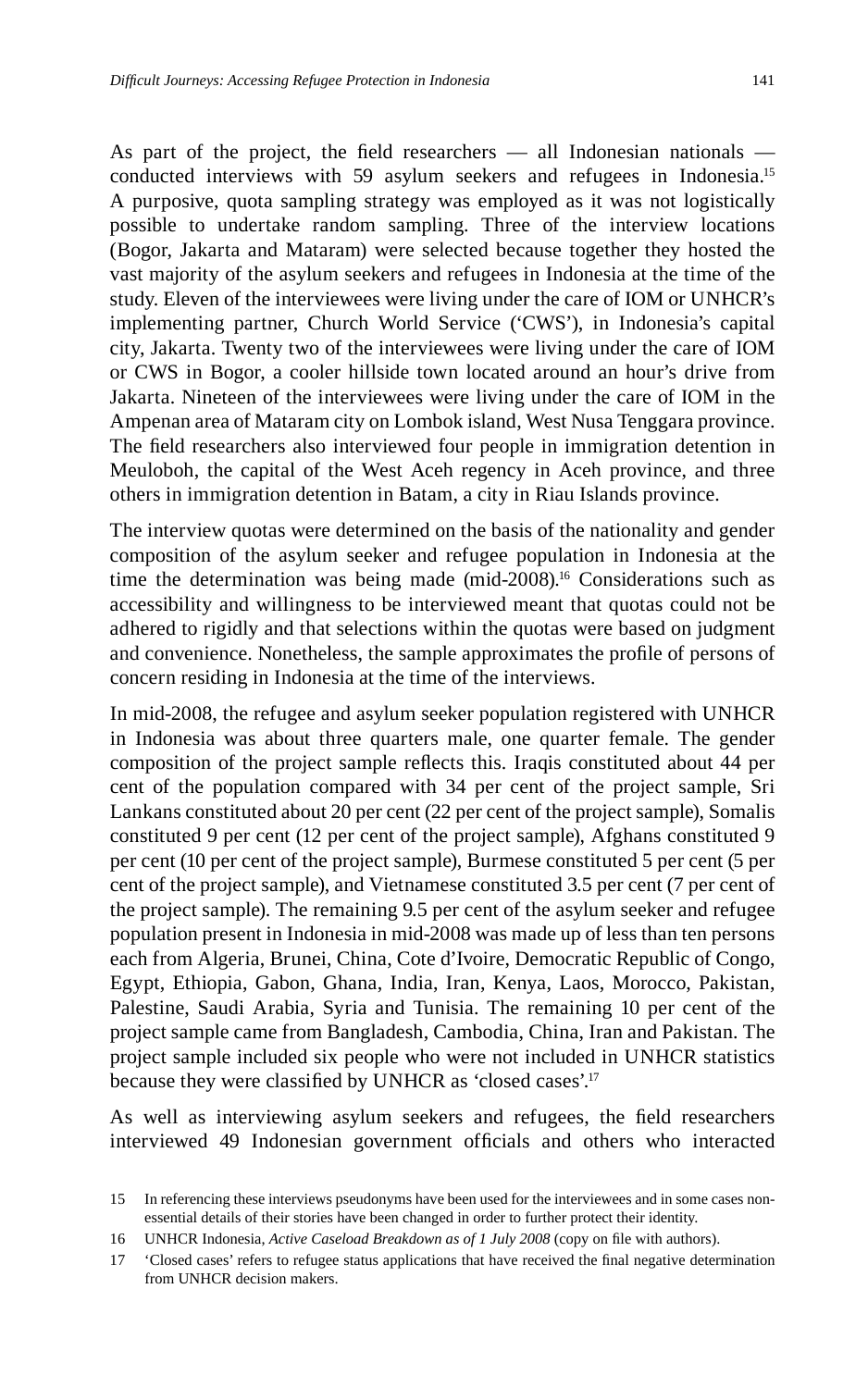with asylum seekers and refugees in a variety of ways in a range of locations. The 25 government officials interviewed included 11 immigration officials, eight police officers, and another four provincial and two central government officials. In addition, 13 people who worked for or with relevant non-government organisations ('NGOs'), and 11 other people who were in a position to provide useful information, were interviewed.

All of the Indonesian interviews were qualitative, semi-structured interviews conducted between mid-October 2008 and early November 2009. They were conducted in Bahasa Indonesia and/or English, audio recorded, fully transcribed and translated into English as required. They have been supplemented by field notes from the field researchers, interviews with key informants in Australia and by extensive documentary research.

### **III THE INTERNATIONAL PROTECTION REGIME AND INDONESIA**

The key international instruments providing for international protection of those in need of it are the 1951 *Convention Relating to the Status of Refugees* ('*Refugees Convention*')18 and the 1967 *Protocol Relating to the Status of Refugees* ('*Refugees Protocol*').19 Article 33(1) of the *Refugees Convention* provides that no state party shall return ('*refouler*') a 'refugee' to a place where he or she is at risk of being persecuted.20 According to the same treaties, a 'refugee' is a person who has a 'well-founded fear of being persecuted for reasons of race, religion, nationality, membership of a particular social group or political opinion'.<sup>21</sup> In other words, persons who fear persecution for other reasons fall outside the ambit of these treaties. Also falling outside the ambit of these treaties are those who fall within the mandate of the United Nations Relief and Works Agency for Palestinian Refugees in the Near East, $^{22}$  those who are able to enjoy the same rights as citizens in their country of residence, $^{23}$  those who have committed certain kinds of serious crimes<sup>24</sup> and those whom the receiving country believes on reasonable grounds to be a threat to its national security.<sup>25</sup>

<sup>18</sup> *Convention Relating to the Status of Refugees,* opened for signature 28 July 1951, 189 UNTS 137 (entered into force 22 April 1954).

<sup>19</sup> *Protocol Relating to the Status of Refugees,* opened for signature 31 January 1967, 606 UNTS 267 (entered into force 4 October 1967).

<sup>20</sup> *Convention Relating to the Status of Refugees*, opened for signature 28 July 1951, 189 UNTS 137 (entered into force 22 April 1954) art 33(1).

<sup>21</sup> Ibid art 1A(2), as modified by *Protocol Relating to the Status of Refugees*, opened for signature 31 January 1967, 606 UNTS 267 (entered into force 4 October 1967) art 1(2).

<sup>22</sup> *Convention Relating to the Status of Refugees*, opened for signature 28 July 1951, 189 UNTS 137 (entered into force 22 April 1954) art 1D.

<sup>23</sup> Ibid art 1E.

<sup>24</sup> Ibid arts 1F, 33(2).

<sup>25</sup> Ibid art 33(2).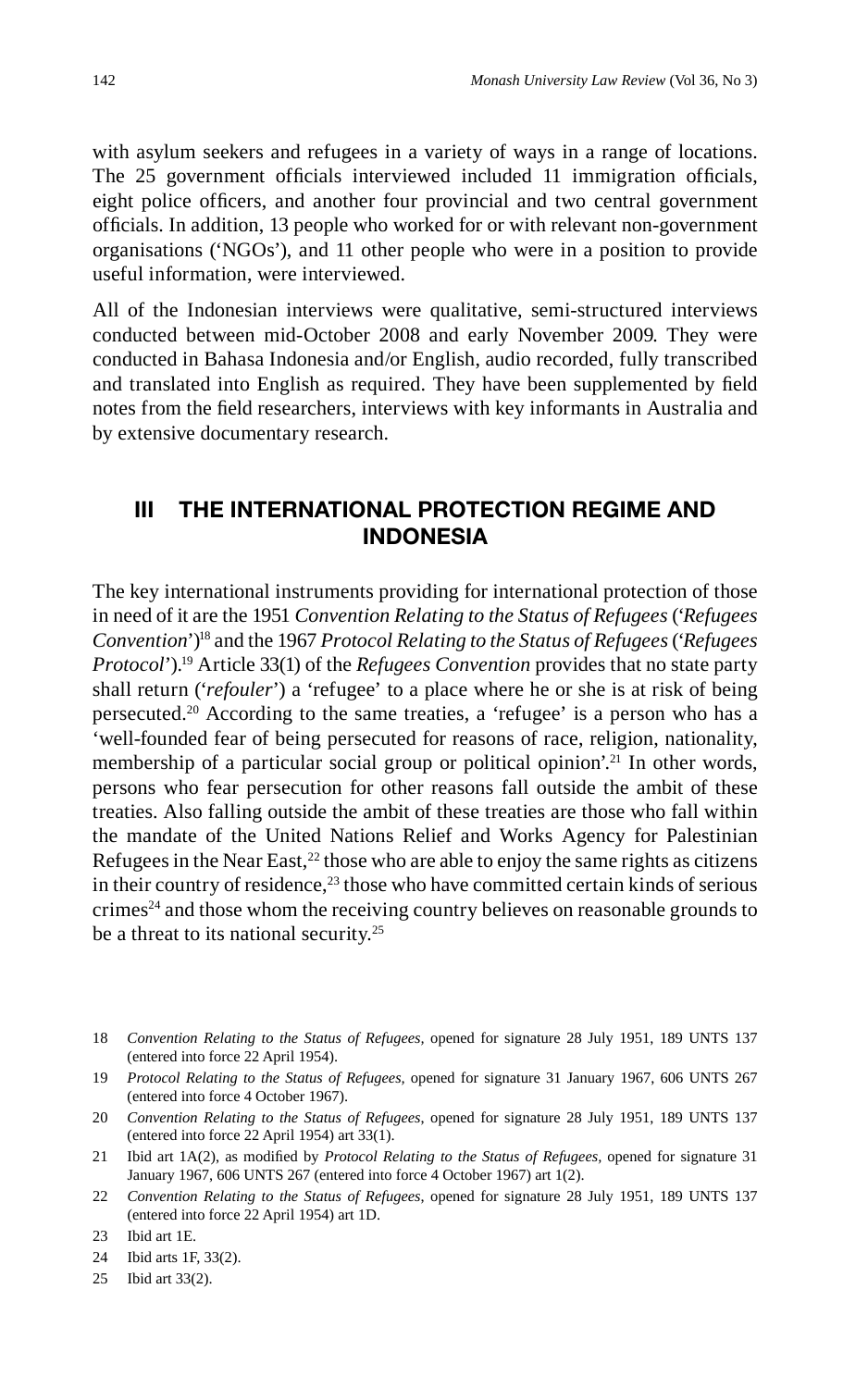Fortunately for those who fall outside their scope, the *Refugees Convention* and *Refugees Protocol* are not the only source of so-called *non-refoulement* obligations. The *Convention against Torture and Other Cruel, Inhuman or Degrading Treatment or Punishment* ('*CAT*')26 and the *International Covenant on Civil and Political Rights* (*'ICCPR*')<sup>27</sup> also impose on states that are parties to those treaties *non-refoulement* obligations which are not limited in application to 'refugees' within the meaning of the *Refugees Convention* and *Refugees Protocol* and which are not subject to exceptions. Finally, and very importantly, the principle of *nonrefoulement* is now part of customary international law and thus binding even on states which are not parties to any of the treaties previously mentioned.<sup>28</sup>

Indonesia is a party to *CAT* and the *ICCPR* and is also, of course, bound by the customary international law principle of *non-refoulement*. However, it is not a party to either the *Refugees Convention* or the *Refugees Protocol*. While Indonesia has for some years indicated an intention to accede to the two treaties, it has not acceded to them yet. Whether accession ever takes place remains to be seen. One Indonesian official explained to the Committee on the Elimination of Racial Discrimination that

Indonesia had traditionally been a transit country for refugees and asylumseekers, rather than a destination country, which was one reason why it had not ratified the Convention relating to the Status of Refugees. The commitments arising from ratification, in particular the prohibition on refoulement or expulsion, would overburden an archipelagic State with a large ocean territory, and one which had many internally displaced persons as a result of disasters and conflict.<sup>29</sup>

- 26 *Convention against Torture and Other Cruel, Inhuman or Degrading Treatment or Punishment*, opened for signature 10 December 1984, 1486 UNTS 85 (entered into force generally 26 June 1987 and for Indonesia 27 November 1998) ('*CAT*'). Article 3 provides that 'no State Party shall expel, return ('*refouler*') or extradite a person to another State where there are substantial grounds for believing that he would be in danger of being subjected to torture'.
- 27 *International Covenant on Civil and Political Rights*, opened for signature 19 December 1966, 999 UNTS 171 (entered into force generally 23 March 1976 and for Indonesia 23 May 2006) ('*ICCPR*'). Unlike *CAT*, the *ICCPR* does not actually contain an express *non-refoulement* obligation. Nevertheless, according to the UN Human Rights Committee General Comment on art 2 of the *ICCPR* which in this respect recaps its previous jurisprudence, 'the article 2 obligation requiring that State Parties respect and ensure the Covenant rights for all persons in their territory and all persons under their control entails an obligation not to extradite, deport, expel or otherwise remove a person from their territory, where there are substantial grounds for believing that there is a real risk of irreparable harm, such as that contemplated by articles 6 and 7 of the Covenant, either in the country to which removal is to be effected or in any country to which the person may subsequently be removed': United Nations Human Rights Committee, *General Comment No 31 [80]: The Nature of the General Legal Obligation Imposed on State Parties to the Covenant*, UN Doc CCPR/C/21/Rev 1/Add.13 (2004) para 12.
- 28 For a detailed justification of this proposition, see Elihu Lauterpacht and Daniel Bethlehem, 'The Scope and Content of the Principle of Non-Refoulement' (Background Paper for Expert Roundtable Series, United Nations High Commissioner for Refugees, 2001) [201]–[216]. *Contra* James Hathaway, *The Rights of Refugees under International Law* (Cambridge University Press, 2005) 363–7; Nils Coleman, 'Non-Refoulement Revised: Renewed Review of the Status of the Principle of Non-Refoulement as Customary International Law' (2003) 5 *European Journal of Migration and Law* 23.
- 29 Committee on the Elimination of Racial Discrimination, *Summary Record of the 1832nd Meeting Held at the Palais Wilson*, *Geneva, on Thursday, 9 August 2007: Consideration of Reports, Comments and Information Submitted by State Parties under Article 9 of the Convention*, UN Doc CERD/C/SR.1832 (14 August 2007) para 34.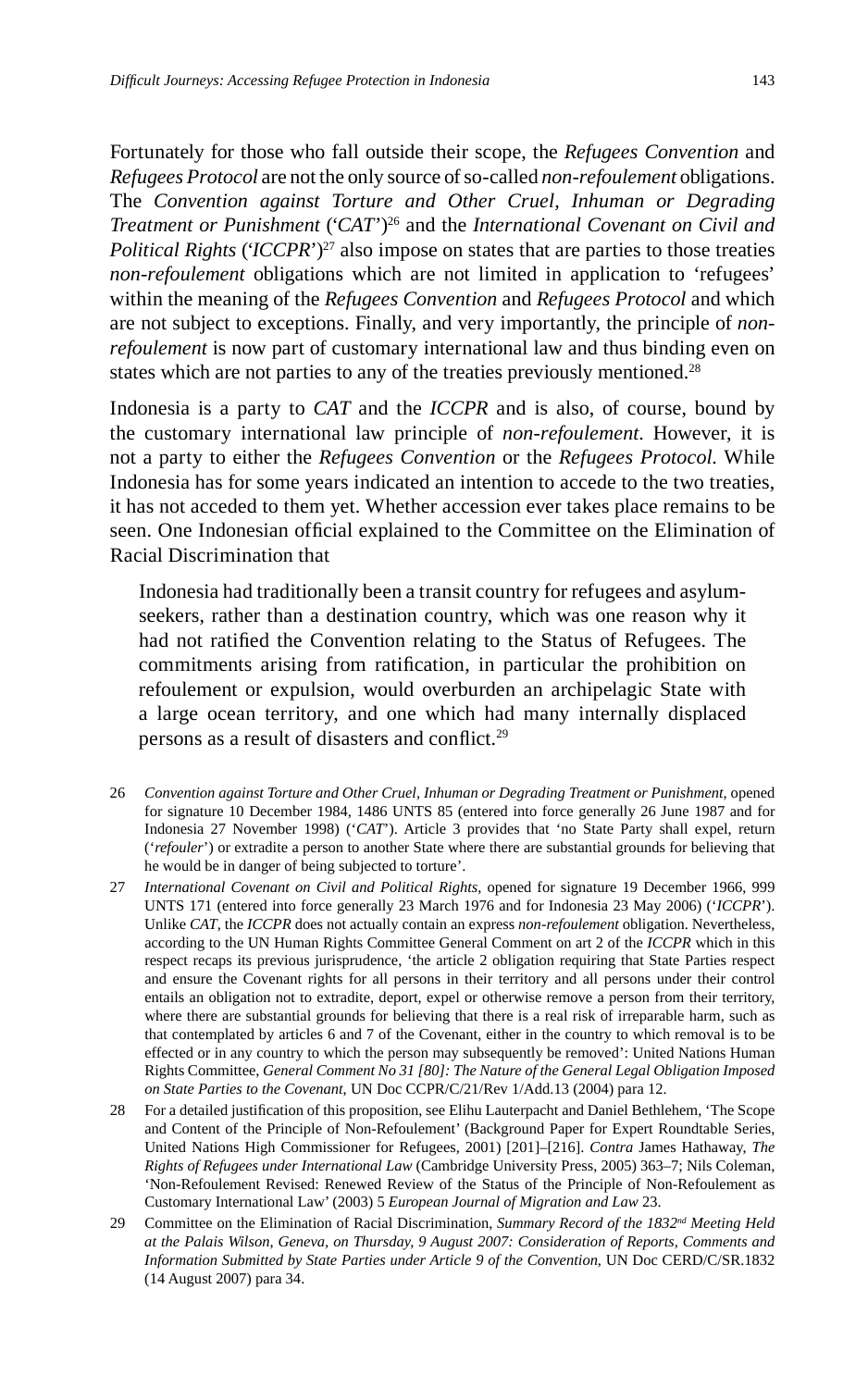Turning to domestic law, the Constitution of the Republic of Indonesia of 1945 (as amended) provides in article 28G(2) '[e]ach person has the right to be free from torture or inhuman and degrading treatment and shall be entitled to obtain political asylum from another country<sup>'30</sup> The same right appears in Indonesia's Law No 39 of 1999 on Human Rights.<sup>31</sup> Further, Indonesia's Law No 37 of 1999 on Foreign Relations contains the following provisions:

Article 25 The authority for granting asylum to foreign nationals is vested in the President and shall take into account the views of the Minister.

The exercise of said authority as described in paragraph (1) shall be regulated by Presidential Decision.

Article 26 The granting of asylum to foreign nationals shall be exercised in accordance with national legislation taking into account international law, custom, and practice.

Article 27 The President shall determine policy with respect to foreign refugees taking into account the views of the Minister.

The principles of the policy referred to in paragraph (1) shall be set forth in a Presidential Decision.32

A presidential decree was issued in relation to Vietnamese refugees in the 1970s.33 As far as the authors are aware, however, no further presidential decrees have been issued which relate to current processes for the provision of asylum or other refugee issues. The Indonesian government does not have any legal or administrative procedures in place to identify Convention refugees or those to whom it may owe international protection obligations for other reasons. However, Indonesia cooperates with UNHCR by allowing it to maintain a presence and, pursuant to its own mandate,<sup>34</sup> to conduct refugee status determinations in

<sup>30</sup> *Constitution of the Republic of Indonesia* (as amended by the fourth amendment, 11 August 2002) art 28G(2). The reference to '*another* country' actually suggests that the right being articulated is limited to a right to obtain asylum from countries other than Indonesia. However, the authors have encountered one source which assumes that it is not so limited: Solidarity Center/International Catholic Migration Committee, *Traffi cking of Women and Children in Indonesia* (2003) 207 <http://www.solidaritycenter. org/files/IndoTraffickingLegislation.pdf>.

<sup>31</sup> *Undang-Undang Nomer 39 Tahun 1999 Tentang Hak Asasi Manusia* (Indonesia) art 33(1) [Human Rights Legal Instruments trans*, Law No 39 of 1999 Concerning Human Rights (Indonesia)* <http://hrli. alrc.net/mainfile.php/indonleg/133/>].

<sup>32</sup> *Undang-Undang Nomer 39 Tahun 1999 Tentang Hubungan Luar Negeri* (Indonesia) [Embassy of Ottawa trans, *Law No 37 of 1999 on Foreign Relations* (Indonesia) <http://aps.indonesia-ottawa.org/ page.php?s=1000f\_relations>].

<sup>33</sup> *Keputusan Presiden Nomor 38 Tahun 1979 Koordinasi Penyelesaian Masalah Pengungsi Vietnam Di Indonesia* [Presidential Decree 38/1979 regarding Coordination of the Resolution of Issues Related to Vietnamese Refugees in Indonesia] (1979) [authors' trans].

<sup>34</sup> *Statute of the Offi ce of the United Nations High Commissioner for Refugees*, GA Res 428 (V), UN Doc A/RES/428(V) (14 December 1950).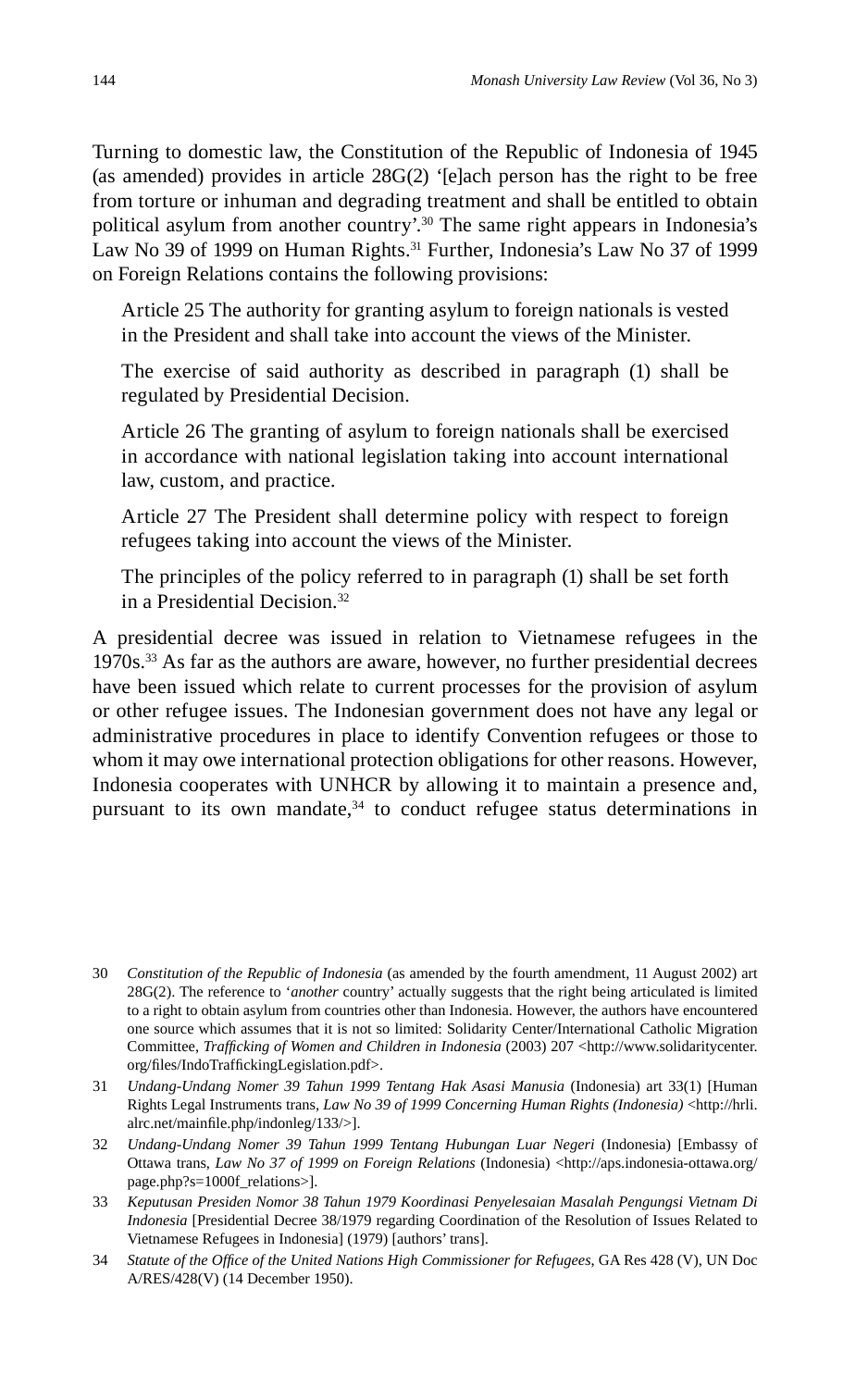respect of asylum seekers in Indonesia.<sup>35</sup> In addition, the Indonesian Immigration Directorate General issued a Directive in 2002 which states that persons seeking asylum or refugee status are to be referred to UNHCR for refugee status determination and that 'the status and presence of aliens holding Attestation Letters or identification cards issued by UNHCR as asylum seekers, refugees or persons of concern to UNHCR, must be respected'.36 In October 2009, an official of Australia's Department of Immigration informed a Senate Committee that, as far as she knew, 'there has never been an instance where an Imigrasi officer has not abided by those particular directives of the director general'. $37$  Left unmentioned were the difficulties faced by those who in fact have an entitlement to international protection in securing UNHCR recognition of that entitlement and thereby safety from *refoulement*. The rest of this article is devoted to a consideration of those difficulties.

# **IV GETTING INTO INDONESIA**

In 2008, Hafiz, an Afghan political journalist, decided to get out of Afghanistan in order to ensure his personal security. He was sure that those who wished to persecute him had networks of agents throughout the Middle East so he decided to travel further afield. Fortunately, he managed to get a visa for Indonesia and travelled from Kabul to Jakarta by plane.<sup>38</sup> For many years, George, a Burmese human rights activist, lived in Singapore but in 2008 its government required him to leave the country. George too was able to travel legally to Jakarta by plane.<sup>39</sup> Hafiz, George and Khin-Nyunt, a Burmese man whose story is very similar to George's,40 all knew about UNHCR and knew that they fell within UNHCR's protection mandate. As soon as each of them arrived in Indonesia they presented themselves at the UNHCR office. Very quickly after so doing each was formally recognised as a refugee. Unfortunately, the journeys of most of the other asylum seekers and refugees interviewed for the project were far more complicated and gruelling.

- 35 UNHCR's presence in Indonesia is governed by the *Agreement between the Government of the Republic of Indonesia and the United Nations High Commissioner for Refugees Regarding the Establishment of the Offi ce of the UNHCR Representative for Indonesia*, 15 June 1979. A request to UNHCR for a copy of this treaty elicited the response: '[w]e are not able to share these as they belong to the signatory parties and may only be shared externally with the prior approval of the concerned counterpart'. According to Marjoleine Zieck, who has seen a copy of the treaty, the wording indicates that UNHCR proposed the establishment of the office and Indonesia permitted it: Marjoleine Zieck, *UNHCR's Worldwide Presence in the Field: A Legal Analysis of UNHCR's Cooperation Agreements* (Wolf Legal Publishers, 2006) 162–3.
- 36 Department of Law and Human Rights, Directorate General of Immigration, 'Directive from the Director General of Immigration — Re: Procedures Regarding Aliens Expressing Their Desire to Seek Asylum or Refugee Status to: 1. Coordinators of Immigration Affairs / Head of Immigration Affairs 2. Head of Immigration Offices in Indonesia' (Directive No: F-IL.01.10-1297, 30 September 2002) (copy on file with authors).
- 37 Evidence to Senate Legal and Constitutional Legislation Committee, Parliament of Australia, Canberra, 20 October 2009, 94 (Ms Keski-Nummi, Department of Immigration).
- 38 Interview with Hafiz (Indonesia, 4 May 2009).
- 39 Interview with George (Indonesia, 2 July 2009).
- 40 Interview with Khin-Nyunt (Indonesia, 14 June 2009).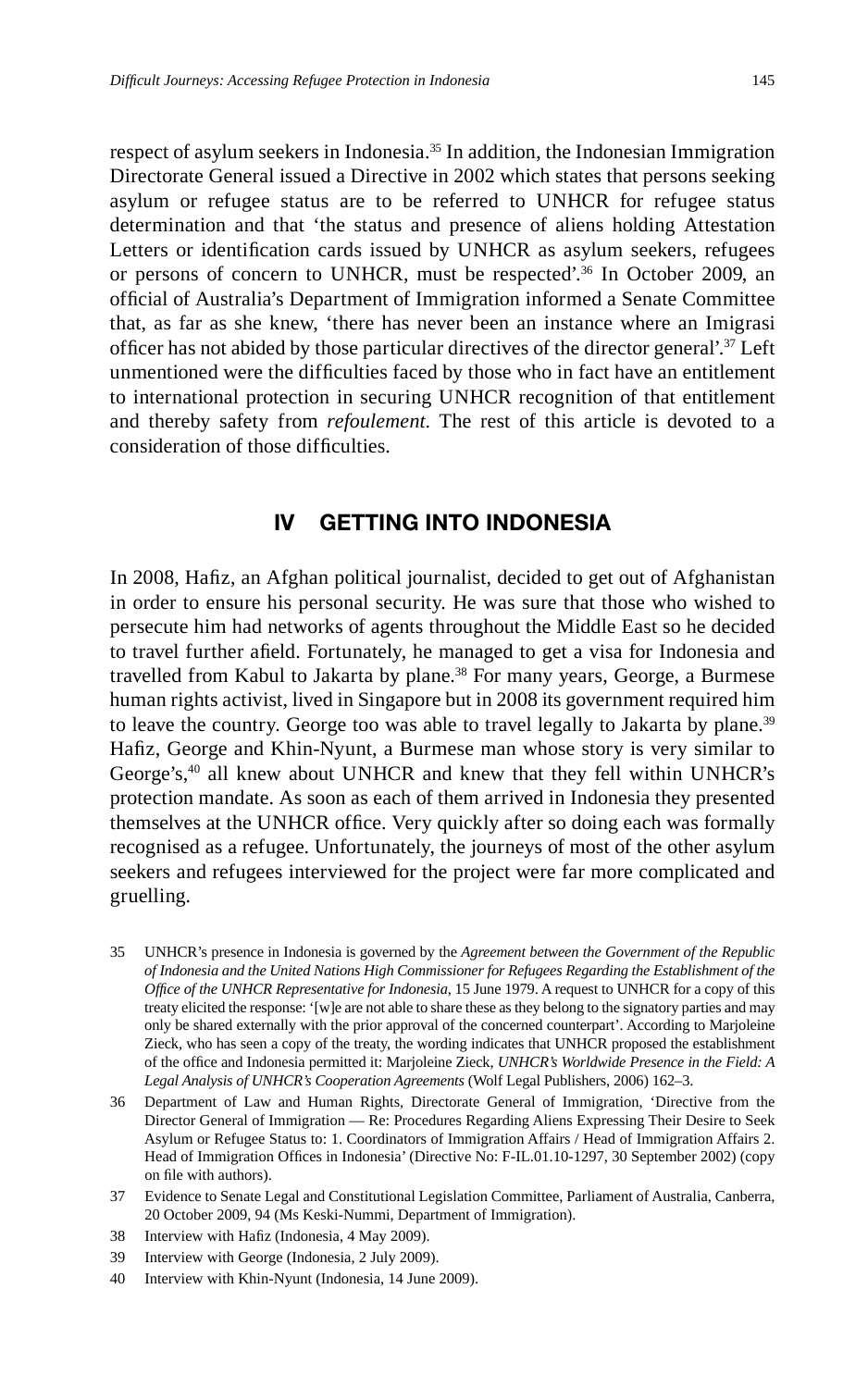Ten of the 59 asylum seeker and refugee interviewees said they had travelled to Indonesia by plane using valid travel documents.<sup>41</sup> Another 16 asylum seeker and refugee interviewees also travelled to Indonesia by plane, but probably used false documents. Fatima and Abdullah, a married couple, stated explicitly that they had done so. The rest said nothing about documents but in many cases did indicate that they had been assisted by 'agents'.42

Those who attempt to enter Indonesia via an airport or other formal point of entry without proper travel documents run the risk of being turned around since immigration officers posted at those ports appear not to have official guidelines for dealing appropriately with irregularly documented arrivals who might also be asylum seekers. For example, the Head of Soekarno–Hatta Airport Immigration Office seemed unaware of the possibility that he might come into contact with asylum seekers in the discharge of his border control duties.43 While evidence of actual *refoulement* is of its nature almost impossible to procure, there are some indications that its occurrence upon arrival in Indonesia cannot be ruled out. For example, news reports in July 2008 mentioned the case of two Iranians who had 'fled from Iran to pursue a living in a free country'.<sup>44</sup> They had arrived in Indonesia on 7 July and were attempting to board a plane to Japan on 14 July when they were arrested for travelling on false passports.<sup>45</sup> The news reports described their deportation as imminent and referred to the fact that another Iranian national holding a false passport had been deported on 10 July.46

Although often physically more dangerous, it is in many ways easier for those without the correct travel documents to enter Indonesia via one of its many unofficial sea ports. Thirty asylum seeker and refugee interviewees said they had travelled to Indonesia by boat or ship.<sup>47</sup> Of these, 17 crossed without authorisation from Malaysia into Indonesia — often into Batam (Riau Islands province) or Medan (North Sumatra province) and usually with the assistance of smugglers. Hanif was among their number. When his son, the eldest of his three children, was 16 years old, Hanif sent him to Syria because he was concerned that his son's work had made Iraq too hazardous for him. Not long after, Hanif and the rest of the family travelled from Iraq to Syria themselves to search for the boy but could not find him. Unable to return to Iraq because it was too dangerous, or

- 41 Hafiz (Afghan); Khin-Nyunt (Burmese); George (Burmese); Li (Chinese); Nasrallah (Iraqi); Redwan (Iraqi); Safwan (Iraqi); Abdo (Somali); Munawar (Somali); and Lingaratnam (Sri Lankan).
- 42 Fatima (Afghan); Amina (Iraqi); Laila (Iraqi); Maryam (Iraqi); Zainuddin (Iraqi); Abdullah (Pakistani); Issa (Somali); Mustafa (Somali); Aisha (Somali); Latif (Sri Lankan); Kamal (Sri Lankan); Khadija (Sri Lankan); Karaimidarran (Sri Lankan); Junaid (Sri Lankan); Devanesan (Sri Lankan); and Kalaiselvan (Sri Lankan).
- 43 Interview with Lukman Hakim, Head of Soekarno-Hatta Airport Immigration Office (Indonesia, 19 June 2009).
- 44 'Indonesia Combats Illegal Immigration', *Epoch Times* (online), 21 July 2008 <http://www. theepochtimes.com/n2/content/view/1490>.
- 45 'Ngurah Rai Immigration to Deport Two Iranians', *Antara News* (online), 16 July 2008 <http://www. antara.co.id/en/arc/2008/7/16/ngurah-rai-immigration-to-deport-two-irani>.
- 46 Ibid; 'Indonesia Combats Illegal Immigration', above n 44.
- 47 The remaining three asylum seeker and refugee interviewees (Jaleel, Abidin, Busra) did not specify the mode of transport by which they had entered Indonesia.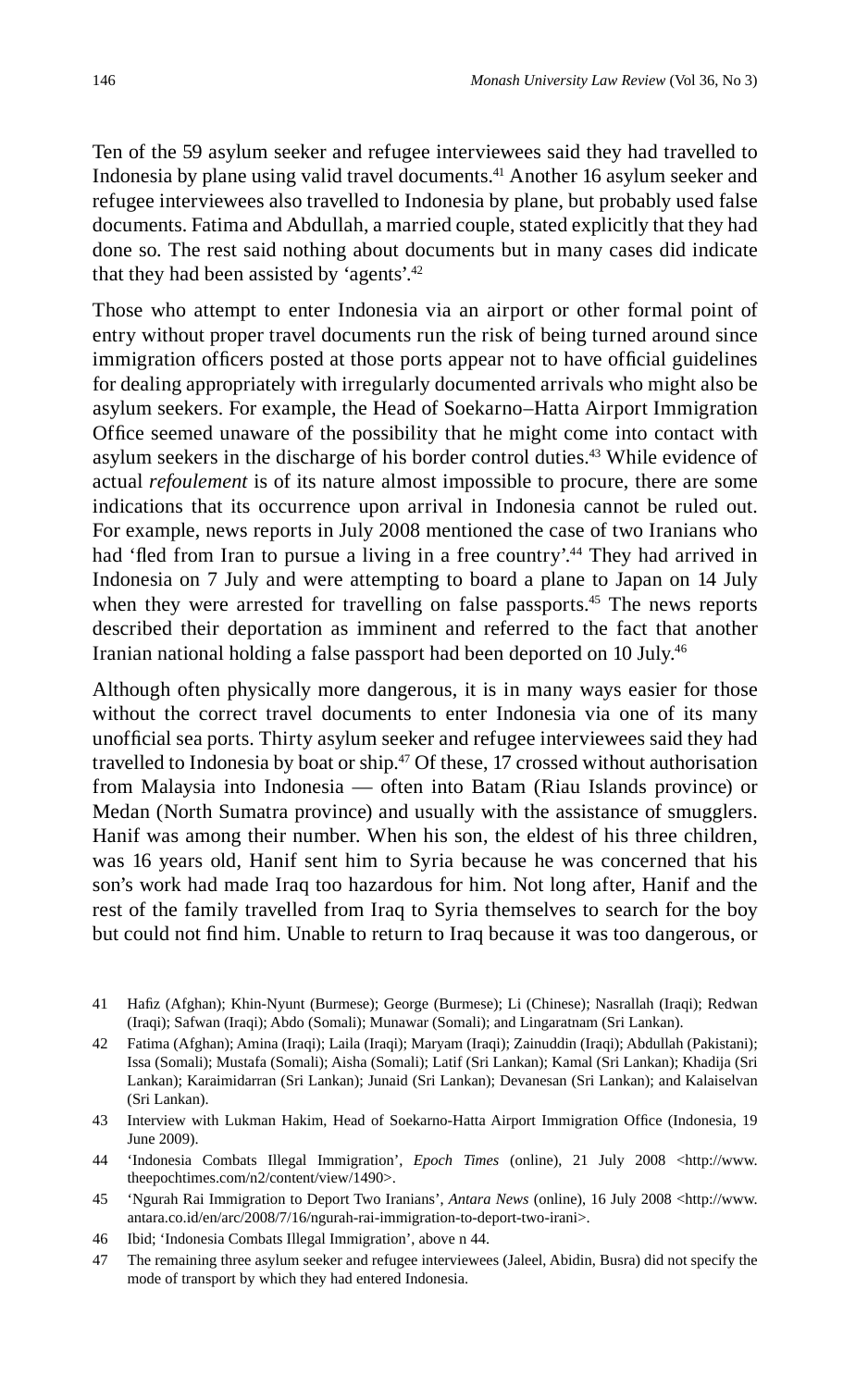to remain in Syria beyond the three month duration of their visas, they moved on to Malaysia which imposed no visa requirement. In Malaysia, the family kept looking for its missing member in the hope that he might have travelled there too. They encountered a man who told them that the boy had been in Malaysia but may have since moved on to Indonesia so they decided to travel to Indonesia. Miraculously, the family was reunited in Indonesia and all have now received refugee status.48

Although many of those who enter Indonesia without authorisation manage to avoid detection by the authorities, there are many others who are not so lucky. Indonesian authorities are on the look out for groups of foreign-looking people entering or travelling within Indonesia or staying in hotels and will arrest them if their visas or other documents are suspected to be fakes.<sup>49</sup> A lot of effort is being put into raising awareness of irregular entry on the part of transport companies, hotels and the wider community, thus multiplying the eyes and ears which the authorities have working for them.<sup>50</sup> At least 18 asylum seeker and refugee interviewees were detained by Indonesian authorities upon arrival in Indonesia or shortly thereafter.<sup>51</sup> In most cases, Indonesian authorities appear to have made detainees aware of the availability of UNHCR assistance fairly quickly even though actual contact with UNHCR was often long delayed.

In addition, asylum seekers are quite often referred to IOM instead of UNHCR in the first instance partly because of the existence of the RCA, but also because IOM is usually closer to hand, $52$  and because Indonesian officials often confuse the roles of IOM and UNHCR. This is not a huge problem since IOM will then refer asylum seekers on to UNHCR. Whether referral to either UNHCR or IOM takes place in all cases is, however, open to question. IOM's *Annual Report 2008*  contained the following assessment of the RCA:

Although the above arrangements work, the interception and the subsequent handling of irregular migrants has remained a problem due to a number of factors, including loose border controls and a lack of cooperation among law enforcement agencies in the field ... Coordination between immigration and the police is also sometimes lacking and

<sup>48</sup> Interview with Hanif (Indonesia, 30 September 2009).

<sup>49</sup> Interview with Muhammad Setiawan, Head of Immigration Enforcement, Bogor Immigration Office (Indonesia, 20 April 2009); Interview with immigration official, Riau Islands Province (Indonesia, 1 July 2009 and 21 July 2009); Interview with Ohan Suryana, Head of Tanjung Pinang Immigration Office (Indonesia, 16 July 2009); Interview with Indonesian National Police officer (Indonesia, 30 June 2009).

<sup>50</sup> Interview with Ohan Suryana (Indonesia, 16 July 2009); Interview with Indonesian National Police officer (Indonesia, 30 June 2009).

<sup>51</sup> Sanjeevan (Sri Lankan); Devanesan (Sri Lankan); Vitt (Vietnamese); Selim (Bangladeshi); Ahmed (Iranian); Hamid (Afghan); Abu Nur (Iranian); Karaimidarran (Sri Lankan); Kalaiselvan (Sri Lankan); Lingaratnam (Sri Lankan); Farouq (Sri Lankan); Latif (Sri Lankan); Gunalan (Sri Lankan); Harsha (Sri Lankan); Thahn (Vietnamese); Anh (Vietnamese); Mai (Vietnamese); and Aung Hla (Burmese).

<sup>52</sup> There are 26 IOM offices across Indonesia: IOM Indonesia, *IOM Indonesia at a Glance* <http://www. iom.or.id/>. UNHCR has an office in Jakarta and five staff co-located in IOM offices in Pontianak, Medan, Mataram, Makassar and Kupang.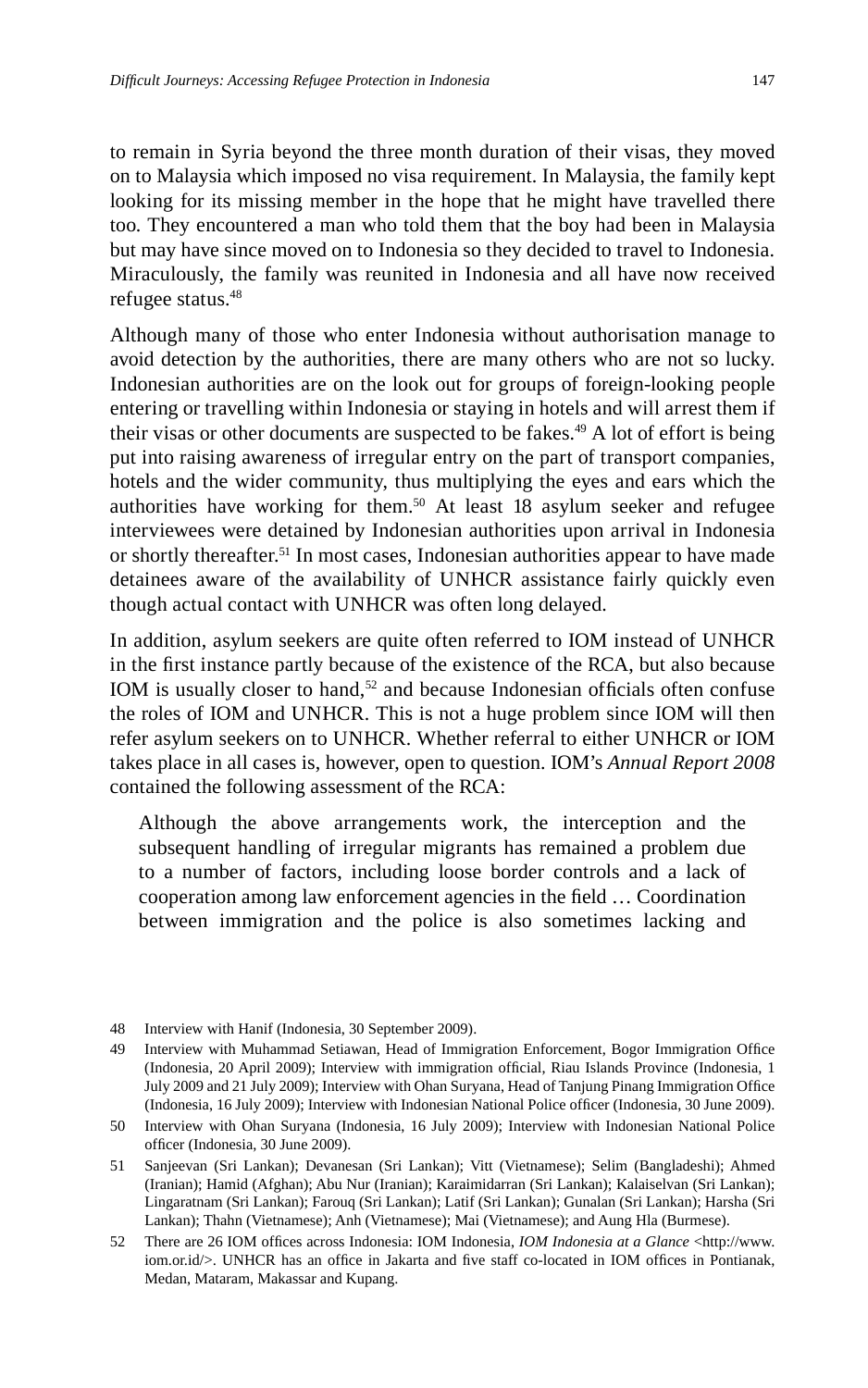authorities are sometimes unaware of support and resources available for stranded migrants.<sup>53</sup>

Not all irregular migrants fall within the scope of the RCA, of course, and there is some evidence that persons with protection needs, who neither fall within the scope of that arrangement nor raise protection claims in unmistakeable terms (eg 'I am a refugee'), may not always be identified as persons of concern to UNHCR. Aung Hla, a Burmese man who arrived by boat in Padang (West Sumatra province) in 2001, was detained for four and a half years in three different facilities before he found out about UNHCR and asked for its help. In his words: 'Actually, we could become refugees. But we didn't know so we just asked for help. We couldn't stand being detained'.<sup>54</sup> Aung Hla is now a recognised refugee.

As with those intercepted at ports of entry, the project did not uncover incontrovertible evidence of the actual *refoulement* of irregularly documented persons intercepted within Indonesian territory. However, once again there are indications that *refoulement* cannot be ruled out. For example, on 10 March 2008 Indonesia's Metro TV News reported that seven foreign nationals from Burma, Bangladesh and Algeria had been arrested in three cities in East Java and were being held in a military detention facility in Surabaya. The full names and images of the detainees were included in the news story along with the information that the seven foreigners would be deported to their country of origin after being processed at their respective embassies. This is despite the fact that the Algerian national was described as being in the process of seeking asylum from a third country.55 Similarly, news reports in May 2009 described the interception of seven Iraqis who reportedly claimed to be 'refugees wanting to travel to Australia'.56 While four of the people involved were in possession of refugee cards and thus referred to the UNHCR, the deportation of the other three was described as imminent.

Where UNHCR learns of interceptions and/or pending deportations of irregular movers it is proactive in seeking access to the persons concerned for the purpose of ascertaining whether they are asylum seekers or not. Thus far Indonesian authorities have complied with such requests — eventually. Of course, UNHCR is only able to intervene when it finds out in time about persons of potential concern to it.

IOM, in collaboration with the Indonesia's Immigration Directorate General and the Indonesian National Police, is trying to deal with deficiencies in the implementation of the RCA through a project titled 'Reinforcing Management of Irregular Migration in Indonesia through the Setting Up of a Network of

<sup>53</sup> IOM Indonesia, *Annual Report 2008* (2009) 91–2.

<sup>54</sup> Interview with Aung Hla (Indonesia, 13 May 2009).

<sup>55 &#</sup>x27;Kantor Imigrasi Jawa Timur Menahan 7 Warga Asing' [East Java Immigration Office Detains 7 Foreigners], *Metro TV News* (online), 10 March 2008 <http://metrotvnews.com/index.php/metromain/ newsvideo/2008/03/10/55059/-Kantor-Imigrasi-Jawa-Timur-Menahan-7-Warga-Asing->.

<sup>56 &#</sup>x27;Tiga Warga Irak Dideportasi' [Three Iraqis Deported], *Tempo* (online), 19 May 2009 <http://www. tempointeraktif.com/hg/hukum/2009/05/19/brk,20090519-177090,id.html>.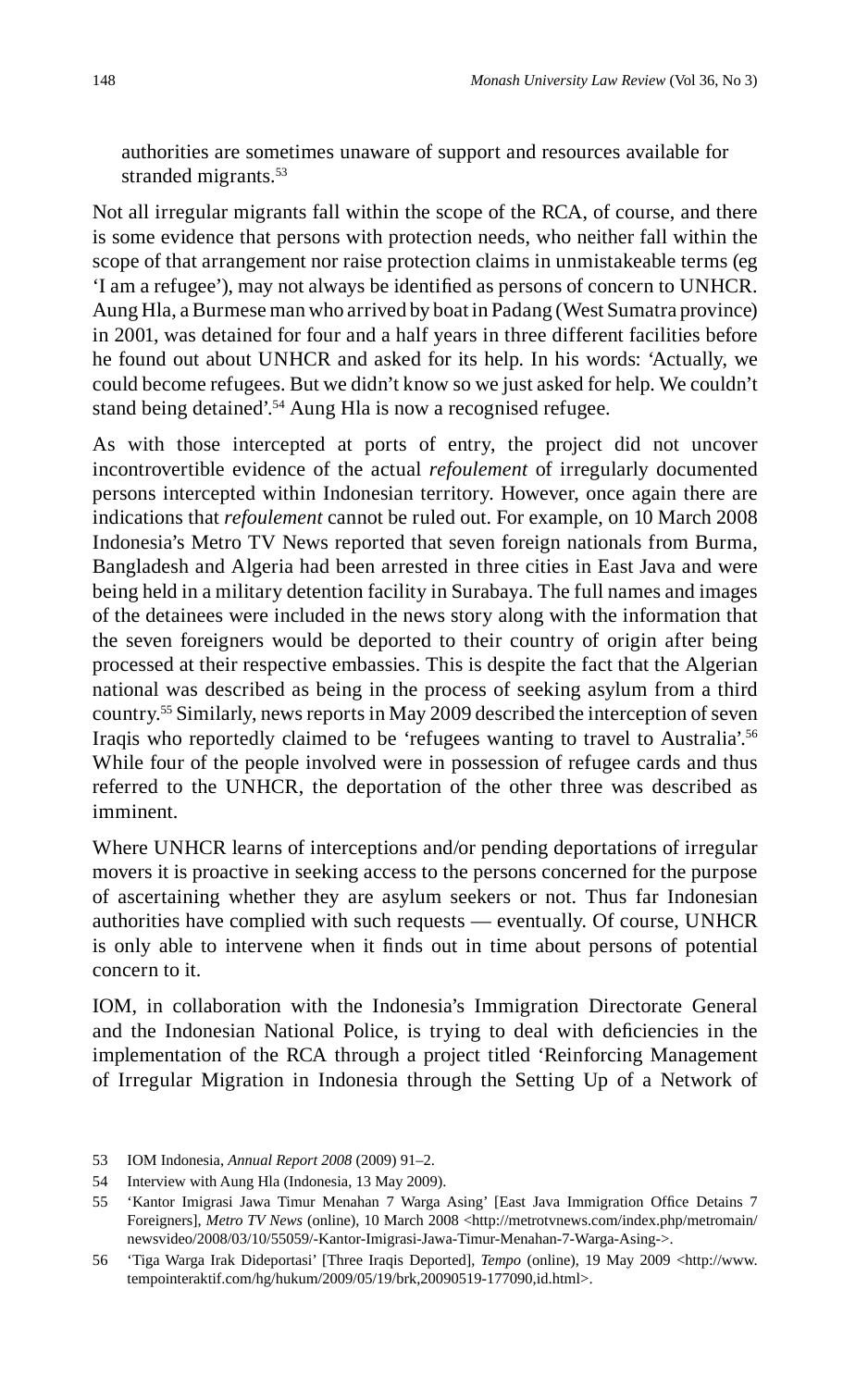Monitoring and Coordinating Offices'.<sup>57</sup> The project commenced in October 2007 and is funded by Australia.<sup>58</sup> It includes, among other things, the provision of training 'to the relevant law enforcement officials at both local and provincial levels'.59 According to IOM,

The subjects covered by the training included the fundamentals of international migration; international law and covenants that cover the rights of migrants; national human rights instruments and its application in the context of irregular migration; and people smuggling and trafficking in persons as a trans-national crime.<sup>60</sup>

Such training is a good start, assuming that refugee protection issues are adequately covered. If they are not, they should be. That alone is not, however, sufficient. All officials involved in border control need to be issued with official guidelines for dealing appropriately with irregularly documented arrivals who might also be asylum seekers. Included in these guidelines should be a set of questions which must always be asked and which are designed to identify persons who should be referred to UNHCR. $61$  There also needs to be procedures put in place to monitor and enforce compliance with the guidelines.

#### **V FINDING UNHCR**

As demonstrated by the large number of asylum seekers presently travelling irregularly to Australia via Indonesia, many people who manage to evade detection by Indonesian authorities will simply keep travelling to an intended final destination. However, some do seek the assistance of UNHCR's office in Jakarta. At least 25 of the asylum seekers and refugees interviewed for the project did so.62 What is worth noting is that several of those who presented themselves at UNHCR's Jakarta office said they had only learned of the existence of UNHCR and/or its Jakarta office from fellow nationals or others whom they had met days or weeks after their arrival in Indonesia.<sup>63</sup>

Safwan fled Iraq in 2007, together with his wife and baby. He didn't really mind where the family ended up as long as they were safe. He thought of fleeing to

- 57 IOM Indonesia, *Annual Report 2008*, above n 53, 91.
- 58 Ibid 91–2; Evidence to Senate Standing Committee on Legal and Constitutional Affairs, Parliament of Australia, Canberra, 19 February 2008, 94 (Mr Metcalfe, Department of Immigration).
- 59 IOM Indonesia, *Annual Report 2007* (2008) 35.
- 60 IOM Indonesia, *Annual Report 2008*, above n 53, 92.
- 61 A requirement that *every* irregularly documented arrival be referred to UNHCR would impose an unmanageable and unnecessary burden on that agency.
- 62 Safwan (Iraqi); Maryam (Iraqi); Nasrallah (Iraqi); Abdo (Somali); Zainuddin (Iraqi); Hafiz (Afghan); Redwan (Iraqi); Ruqaiyah (Iraqi); George (Burmese); Khin-Nyunt (Burmese); Kamal (Sri Lankan); Khadija (Sri Lankan); Zahra (Iraqi); Silma (Iraqi); Amina (Iraqi); Raihan (Iraqi); Ahlam (Iraqi); Munawar (Somali); Li (Chinese); Hanif (Iraqi); Junaid (Sri Lankan); Abdul Razak (Iraqi); Harendra (Sri Lankan); Issa (Somali); and Hussein (Kurdish).
- 63 Interview with Junaid (Indonesia, 27 May 2009); Interview with Abdul Razak (Indonesia, 30 September 2009); Interview with Hanif (Indonesia, 30 September 2009); Interview with Harendra (Indonesia, 6 May 2009).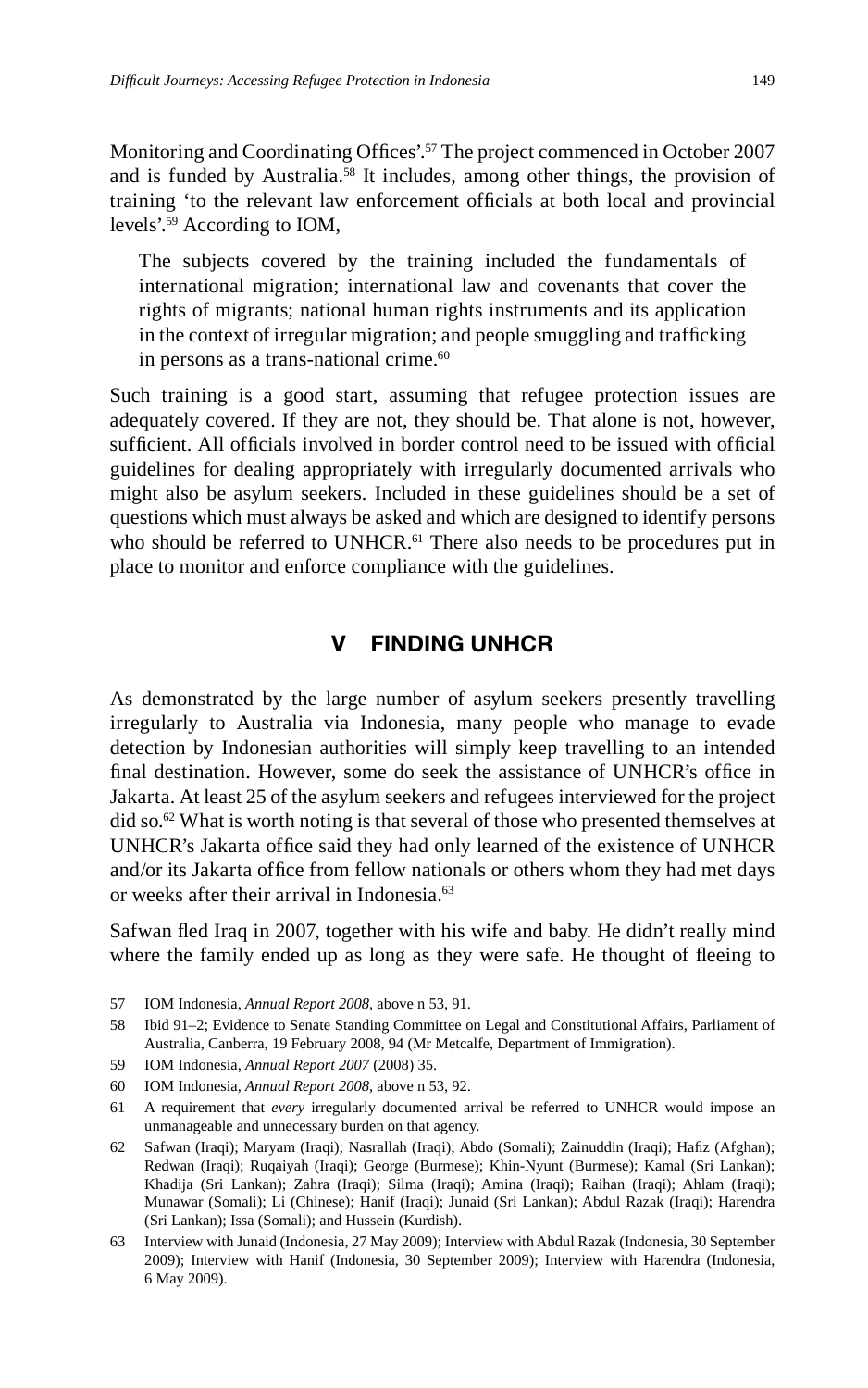Syria, but the road was too dangerous. He then thought of Jordan, but the road was closed. Kuwait, Turkey and Saudi Arabia were other options he considered, but none of them were practically available for one reason or another. Eventually he decided to take his family to Iran and succeeded in doing so. Safwan hoped that the family would be able to remain in Iran until it was safe to return to Iraq. However, he discovered that the Iranian government did not tolerate Iraqis staying in the country for more than two or three months. Someone he met in Iran told him that if he got the family to Indonesia they would be able to remain for a long time so that is what he did. When he got to Jakarta he went to the Norwegian embassy because he had heard on Iraqi TV that Norway welcomed Iraqi refugees. However, the embassy directed him to the UNHCR office informing him that Norway only resettled refugees referred by UNHCR. Safwan and his family, including a second child born in Indonesia, have now been recognised as refugees by UNHCR.<sup>64</sup>

Hussein was 18 years old when he was brought from Iraq to Indonesia by his boss who said that they were travelling on to Australia. However, Hussein's boss abandoned him in Jakarta. Not knowing what else to do, he got into a taxi and managed to communicate a desire to be taken to UNICEF. Fortunately, one of the UNICEF staff was an Arabic speaker who was able to tell Hussein about UNHCR and direct him to its Jakarta office.<sup>65</sup> Junaid left Sri Lanka when he was 25 years old believing that he was headed to Paris for work. Like Hussein he was abandoned in Jakarta. Junaid survived in Jakarta for some time before befriending a fellow Sri Lankan who told him about the UNHCR office.<sup>66</sup> Issa was 17 years old when his extended family paid for him to be smuggled out of Somalia. He too was abandoned in Jakarta. He ended up sleeping in mosques for a month and a half before running into an Indonesian army officer who told him that UNHCR might be able to assist him. $67$  These young men made their way to the UNHCR office and all are now recognised refugees. Possibly they or others who found their way to UNHCR by chance would otherwise have ended up travelling onward from Indonesia. By the same token, some who have engaged in onward travel possibly would not have done so if they had realised that there was help to be had closer to hand.

In its new policy document on urban refugees, UNHCR has indicated that it aims to make information on the registration process widely available, 'disseminated as appropriate by means of posters in community centres and other places where refugees gather, as well as by radio, TV, internet and SMS messages', and also to engage in other forms of community outreach.<sup>68</sup> UNHCR needs to put this strategy into practice in Indonesia. Of course, Indonesia is a vast country and substantial resources would be required for adequate outreach. Australia, through

- 64 Interview with Safwan (Indonesia, 19 October 2009).
- 65 Interview with Hussein (Indonesia, 27 May 2009).
- 66 Interview with Junaid (Indonesia, 27 May 2009).
- 67 Interview with Issa (Indonesia, 27 April 2009).

<sup>68</sup> UNHCR, 'UNHCR Policy on Refugee Protection and Solutions in Urban Areas' (Policy Document, September 2009) [57], [79]–[83].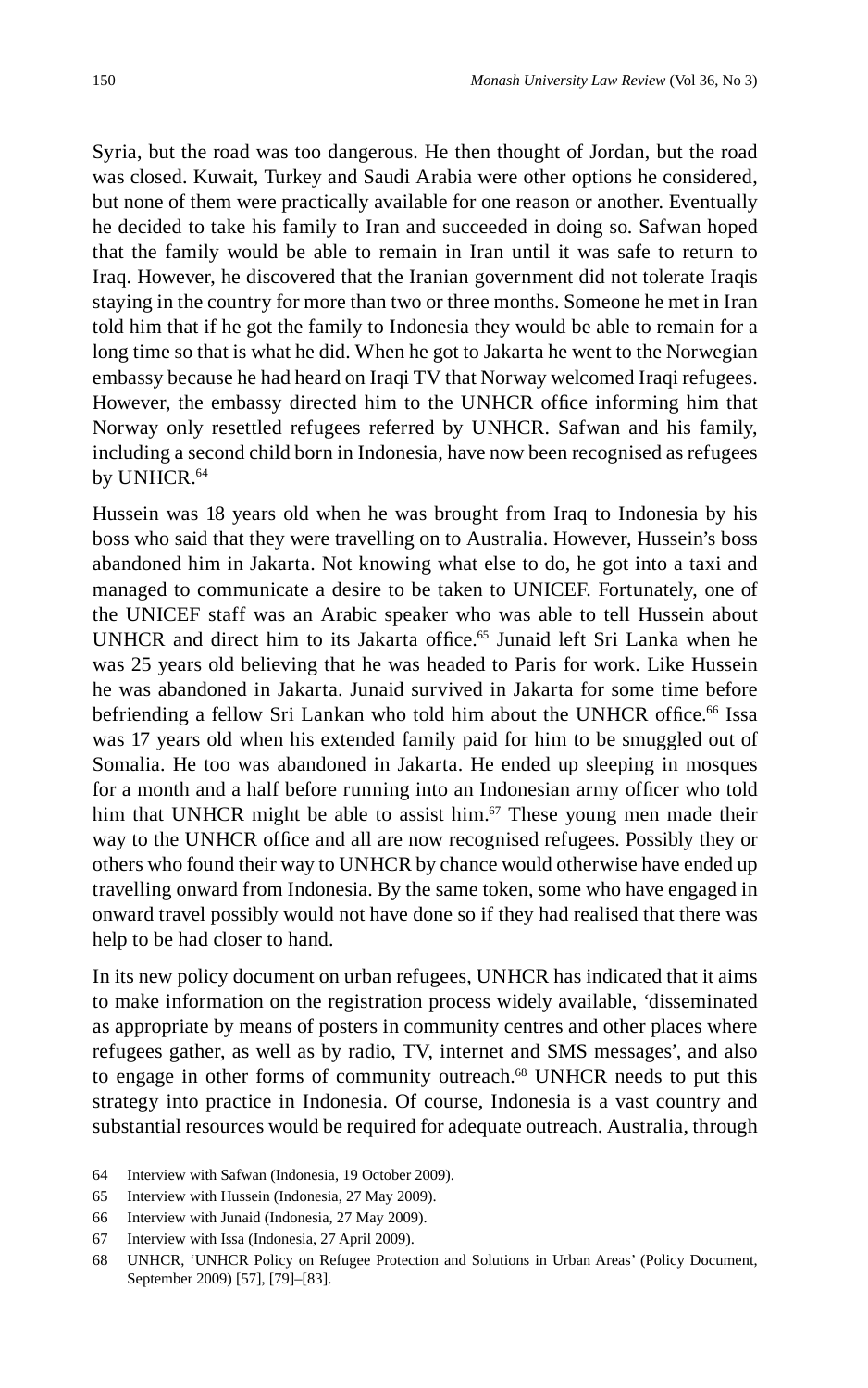IOM's Reinforcing Management of Irregular Migration in Indonesia project, is already funding 'raising awareness of irregular migration through information campaigns targeting both relevant government officials and local communities'.<sup>69</sup> Raising awareness of UNHCR's location and role in Indonesia should be an integral part of these information campaigns.

### **VI UNHCR REFUGEE STATUS DETERMINATION**

# **A** *Registration*

The first step in UNHCR's procedures for dealing with asylum seekers in Indonesia is registration. Registered asylum seekers are provided with an attestation letter/ asylum seeker certificate written in both English and Bahasa Indonesia. This document includes a photograph of the asylum seeker, sets out basic details such as name and date of birth and, in more recent versions, expressly states that the bearer is a 'person of concern to the Office of the United Nations High Commissioner for Refugees, and should, in particular, be protected from forcible return to a country where he would face threats to his life or freedom, pending the final decision on his refugee status'.<sup>70</sup> The document needs to be renewed every month or two.<sup>71</sup> Recognised refugees are issued with a different document which only needs annual renewal.72 Despite the provision of this document, it is worth noting that at least one interviewee was successfully convinced by a smuggler that they would be deported by Indonesian authorities if they overstayed their visa, despite having reported to UNHCR. The same person was later arrested in Makassar attempting to travel to Australia.<sup>73</sup>

At the time of registration, asylum seekers complete a Refugee Status Determination ('RSD') form setting out the details of their asylum claims. Bangun Mitra Sejati, UNHCR's implementing partner until the end of 2003, assisted asylum seekers to complete the form at its offices and then forwarded the form to UNHCR.74 According to Pulih, UNHCR's implementing partner from 2004 to 2007, its social workers actually interviewed asylum seekers and completed the forms for them at their offices and 'on the basis of the form and documents which are sent by Pulih, UNHCR undertakes an assessment to determine if the person in

<sup>69</sup> IOM Indonesia, 'Irregular Migration', above n 1, 1; IOM Indonesia, *Annual Report 2008*, above n 53, 92.

<sup>70</sup> Asylum seeker certificate issued on 2 December 2005 (copy on file with authors).

<sup>71</sup> Interview with Safwan (Indonesia, 19 October 2009); Interview with Ruqaiyah (Indonesia, 24 October 2009); Interview with Zainuddin (Indonesia, 1 October 2009). One letter the authors have on file was issued 5 April 2002 and expired 26 April 2002. The other the authors have on file was issued 2 December 2005 and expired 27 January 2006.

<sup>72</sup> Interview with Zainuddin (Indonesia, 1 October 2009); Interview with Safwan (Indonesia, 19 October 2009).

<sup>73</sup> Interview with Nasrallah (Indonesia, 17 October 2009).

<sup>74</sup> Interview with Sue Hoffman, School of Psychology, Murdoch University (Telephone Interview, 26 September 2008). Ahmed, who arrived in Indonesia in 2001, confirms this: Interview with Ahmed (Indonesia, 29 July 2009).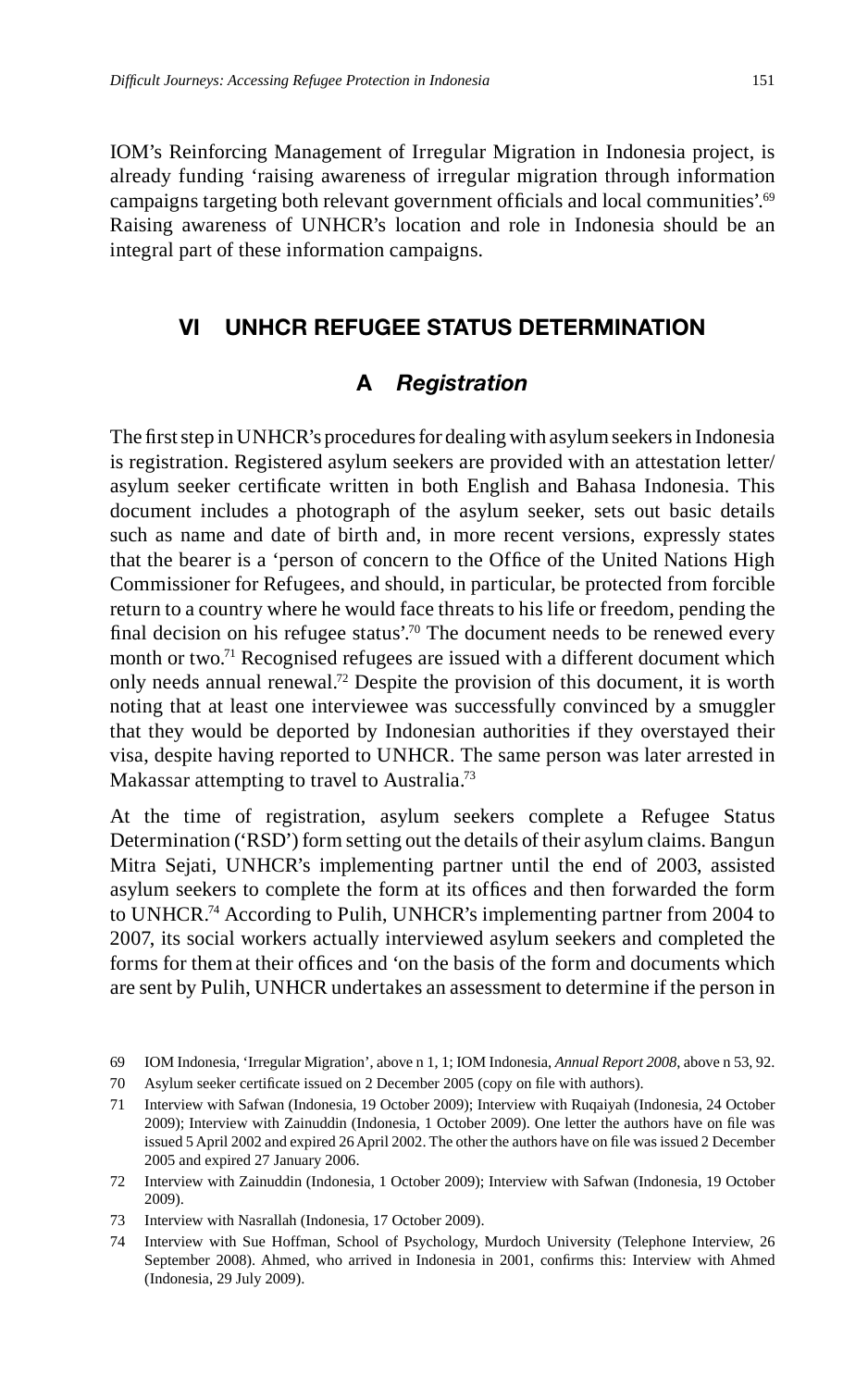question fulfils the convention criteria to be recognised as a refugee or not<sup> $75$ </sup>. An Australian asylum seeker supporter, who has seen forms which were completed during this period, says some contained glaring errors. For example, one man who had three children and a wife was recorded as having no dependants.<sup>76</sup> UNHCR has since decided all aspects of refugee status determination ought to be handled by its own staff, so UNHCR's current implementing partner, CWS, has no involvement in the process.77

Those among the project interviewees who had been in a position to present themselves at UNHCR's Jakarta office did not appear to have experienced much difficulty at the registration stage. One Iraqi interviewee did complain that the RSD form, which is written in English, had not been translated for him, but conceded that this may have been because he could speak English very well.78 Other Iraqis who completed the RSD form at UNHCR's Jakarta office said they had assistance from an Arabic interpreter/translator and were able to respond to the questions on the form in Arabic.79

The experience of interviewees who sought registration as asylum seekers while in immigration detention was quite different. A couple of Sri Lankans interviewed at a penal facility in West Aceh in August 2009 had been waiting three months for UNHCR to visit and were still waiting.<sup>80</sup> Other Sri Lankans interviewed said they had been in immigration detention in Jakarta for about a month in 2006 before UNHCR visited them with forms to complete.<sup>81</sup> There are a couple of factors which seem to account for the delay between interception of asylum seekers and first contact with UNHCR. One is that Indonesian authorities prefer to finish their own investigations and processing before giving UNHCR access to intercepted persons. The other is that it takes time for UNHCR staff to arrange and execute trips to remote locations.<sup>82</sup> Whatever the explanation, the goal of discouraging secondary movement is ill-served by allowing weeks to elapse between an asylum seeker's interception and his or her first contact with UNHCR. The Sri Lankans interviewed in West Aceh were still waiting for contact with UNHCR but had been visited by Sri Lankan embassy officials at the invitation of Indonesian officials who wanted assistance in identifying any Tamil

- 75 Yayasan Pulih, 'Penanganan Pengungsi Dari Manca Negara' [Handling of International Refugees] (Report) <http://pulih.or.id/?lang=&page=content&id=42>. Confirmed by interview with Miryam Nainggolam, Chair, Managing Board, Pulih Foundation (Indonesia, 26 August 2009).
- 76 Email from Louise Cook-Tonkin to the authors, 11 April 2009.
- 77 Interview with Lukman Moeslich, Project Manager, Church World Service (Indonesia, 19 May 2009).
- 78 Interview with Nasrallah (Indonesia, 17 October 2009). It is not clear when the form was completed but it was probably in 2007.
- 79 Interview with Safwan (Indonesia, 19 October 2009); Interview with Redwan (Indonesia, 17 October 2009); Interview with Ruqaiyah (Indonesia, 24 October 2009); Interview with Ahlam (Indonesia, 23 October 2009); Interview with Abdul Razak (Indonesia, 30 September 2009).
- 80 Interview with Harsha (Indonesia, 23 August 2009); Interview with Farouq (Indonesia, 20 August 2009).
- 81 Interview with Karaimidarran (Indonesia, 2 October 2009); Interview with Kalaiselvan (Indonesia, 26 October 2009). Similar findings are made in Jessie Taylor, 'Behind Australian Doors: Examining the Conditions of Detention of Asylum Seekers in Indonesia' (Report, November 2009).
- 82 Elizabeth Biok, *Australia and Refugees in the Asia Pacifi c* (SJD Thesis, University of Sydney, 2009) 262.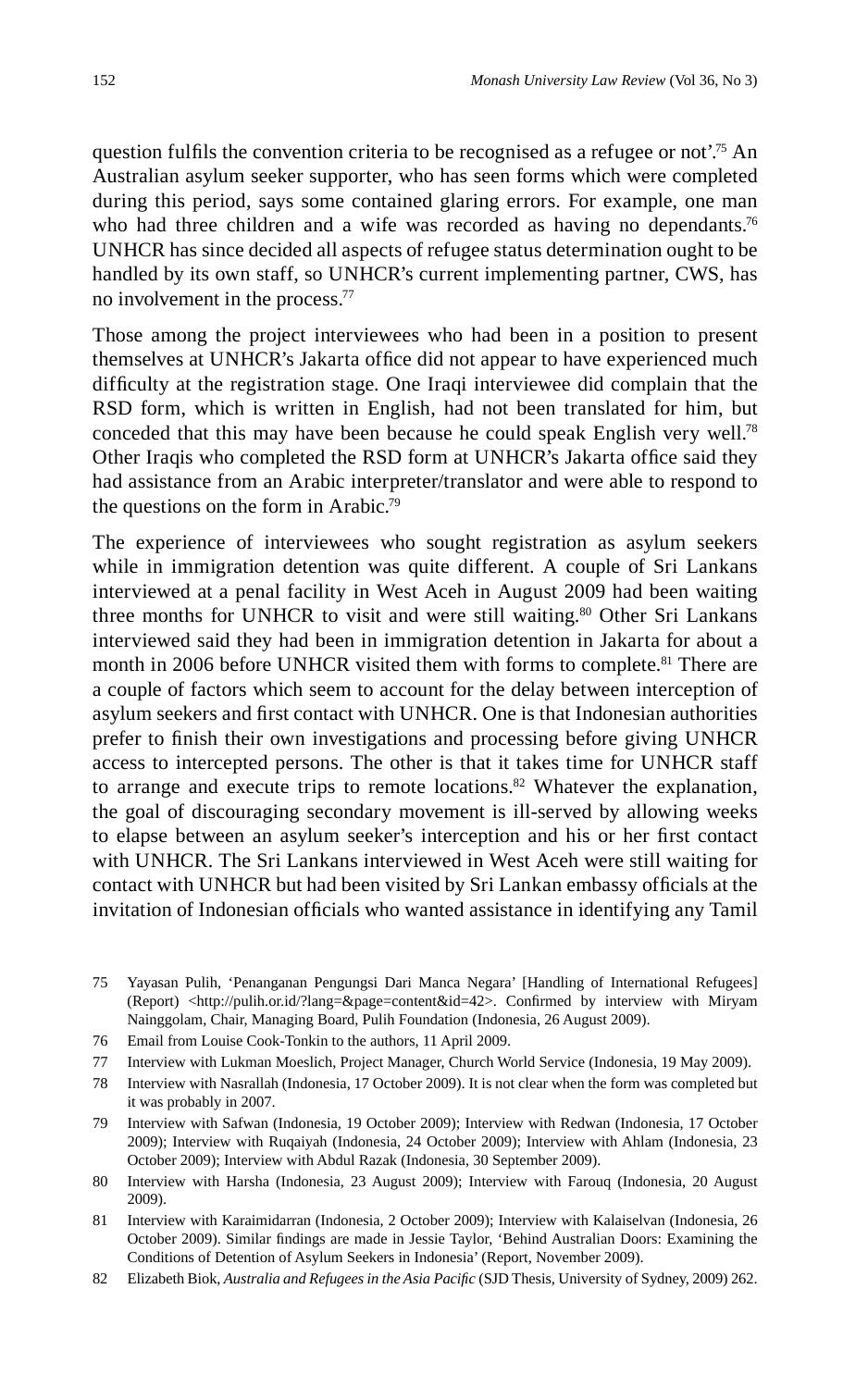Tigers among them.83 Unsurprisingly, some asylum seekers have escaped from immigration detention simply in order to get to Jakarta and access UNHCR.<sup>84</sup> Others have kept on going and made their way to Australia. One asylum seeker who pursued the latter course explained to an Australian court that after waiting a month himself and knowing of others who'd been waiting three months:

Of course, we were very afraid because the UN did not come to us and there was no procedures that started in order for us to be assured. So that's why I was very afraid and that's why we had to escape.<sup>85</sup>

In light of the foregoing it is recommended that the Indonesian government introduce a policy of ensuring that intercepted asylum seekers have access to UNHCR without delay.

#### **B** *Interview*

As well as being asked to complete an RSD form, asylum seekers in Indonesia are interviewed. The interview usually takes place about six months after initial registration, although some effort seems to be made to expedite the processing of cases involving particularly vulnerable individuals such as children. In the case of asylum seeker families, husband and wife are interviewed separately but children are not interviewed at all.<sup>86</sup> Present practice in Indonesia is for the interview to be conducted by a UNHCR protection officer, via an interpreter if necessary. According to UNHCR, it uses 'qualified' interpreters.<sup>87</sup> However, the authors know of several cases in which a reasonably bilingual person (usually another asylum seeker or refugee) who happened to be at hand has been used as an interpreter rather than a professionally accredited person. It is a cause for concern if amateur interpreters are being used in interviews, most obviously because their language skills may not be adequate to the task but also because they would not necessarily understand that they are supposed to function as a conduit not a filter. For example, one asylum seeker used as an interpreter by Pulih explained that he often did not translate emotional statements made by those for whom he was interpreting because '[a]side from preventing the situation becoming heated, it's also difficult to translate angry or sad feelings'.<sup>88</sup>

<sup>83</sup> Interview with Suryo Santoso, Head of Meulaboh Immigration Office (Indonesia, 26 August 2009).

<sup>84</sup> Interview with Latif (Indonesia, 26 August 2009).

<sup>85</sup> Transcript of Proceedings, *R v Keis Abd Rahim Asfoor* (District Court of Western Australia, 1328/2002, Martino DCJ, 10 March 2006) 4376.

<sup>86</sup> Interview with Maryam (Indonesia, 23 October 2009); Interview with Redwan (Indonesia, 17 October 2009).

<sup>87</sup> UNHCR Indonesia, 'UNHCR Indonesia Fact Sheet' (Fact Sheet, February 2010); United Nations in Indonesia, *Projects in Sector: Disaster Management and Recovery* <http://www.un.or.id/projects/ detail\_Sector.asp?sectid=7>.

<sup>88</sup> Arde Wisben, *Pak Dokter ... Interpreter Dengan Banyak Peran* [Mr Doctor ... Interpreter with Many Roles] (19 December 2006) Yayasan Pulih <http://pulih.or.id/?lang=&page=article&id=125>. See Jessie Taylor, above n 81, 28 for further documentation of interpreter-related concerns.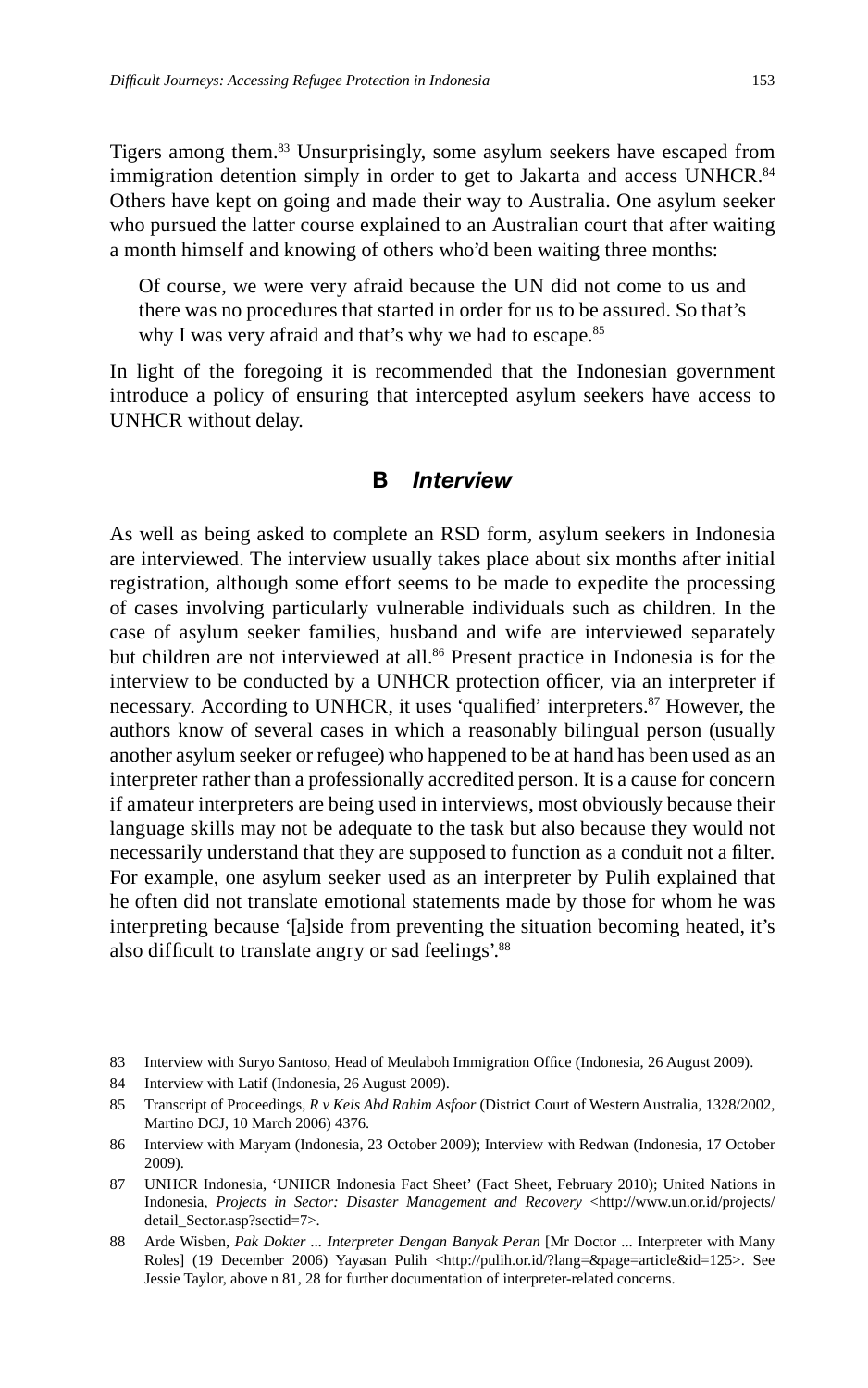At the beginning of a UNHCR interview, the asylum seeker is asked whether he or she is satisfied with the interpreter provided.<sup>89</sup> However, it seems unreasonable to expect an asylum seeker to be able to make such a judgment at all, let alone up front. Moreover, some asylum seekers have reported that UNHCR did not heed them in cases where they complained that an interpreter did not understand their dialect or indicated a lack of confidence in the interpreter for some other reason (for example, perceived bias where the interpreter is of a different ethnicity). $90$ 

The information which UNHCR believes it has obtained in interviews conducted using incompetent or biased interpreters may be different in important respects from the information which the asylum seeker has actually provided. Where the asylum seeker does not trust the interpreter, there is the further problem that he or she may withhold important information because of a fear that the interpreter will pass it on to potential persecutors. UNHCR is fully cognisant of such issues,<sup>91</sup> but presumably believes that it has no practicable alternative.

There are no easy solutions to the problem of finding qualified and impartial interpreters as and when required. Insistence that only qualified interpreters whose impartiality is unchallenged be used will likely introduce significant delay and/or significant extra cost into the refugee status determination process. At the end of the day, however, it seems no more acceptable to use untrained or biased interpreters than to use untrained or biased decision makers. The risk of incorrect decisions is simply too great in either case. It is, therefore, recommended that UNHCR always use qualified impartial interpreters and that Australia underwrite the cost of doing so.

### **C** *Assessment of Protection Claims*

Following the interview, the interviewing officer makes a refugee status determination on the basis of the information procured through the interview and information gathered from all the sources available to UNHCR on conditions in the country against which protection is sought.<sup>92</sup> Asylum seekers are first assessed against the definition of 'refugee' contained in art  $1A(2)$  of the *Refugees Convention*. If an asylum seeker is found not to meet this definition, an assessment is made about whether they have 'other international protection needs'.93 The criterion which the asylum seeker must meet to be determined to be a refugee within UNHCR's wider mandate is that they are outside their country of nationality or habitual residence and 'unable to return there owing to serious and indiscriminate threats to life, physical integrity or freedom resulting from

<sup>89</sup> Hassan Ghulam, *Afghani Asylum Seekers and Refugees in the Republic of Indonesia: First Report* (Report, April 2004) 11.

<sup>90</sup> Ibid 5, 13; Interview with Felicia Di Stefano, asylum seeker supporter (Telephone Interview, 26 September 2008); Email from Louise Cook-Tonkin to authors, 11 April 2009.

<sup>91</sup> UNHCR, 'Procedural Standards for Refugee Status Determination under UNHCR's Mandate' (Procedural Standards, 1 September 2005) [2-17]–[2-18].

<sup>92</sup> For example, UNHCR offices in that country: Ghulam, above n 89, 20.

<sup>93</sup> UNHCR, 'Procedural Standards', above n 91, [12-25].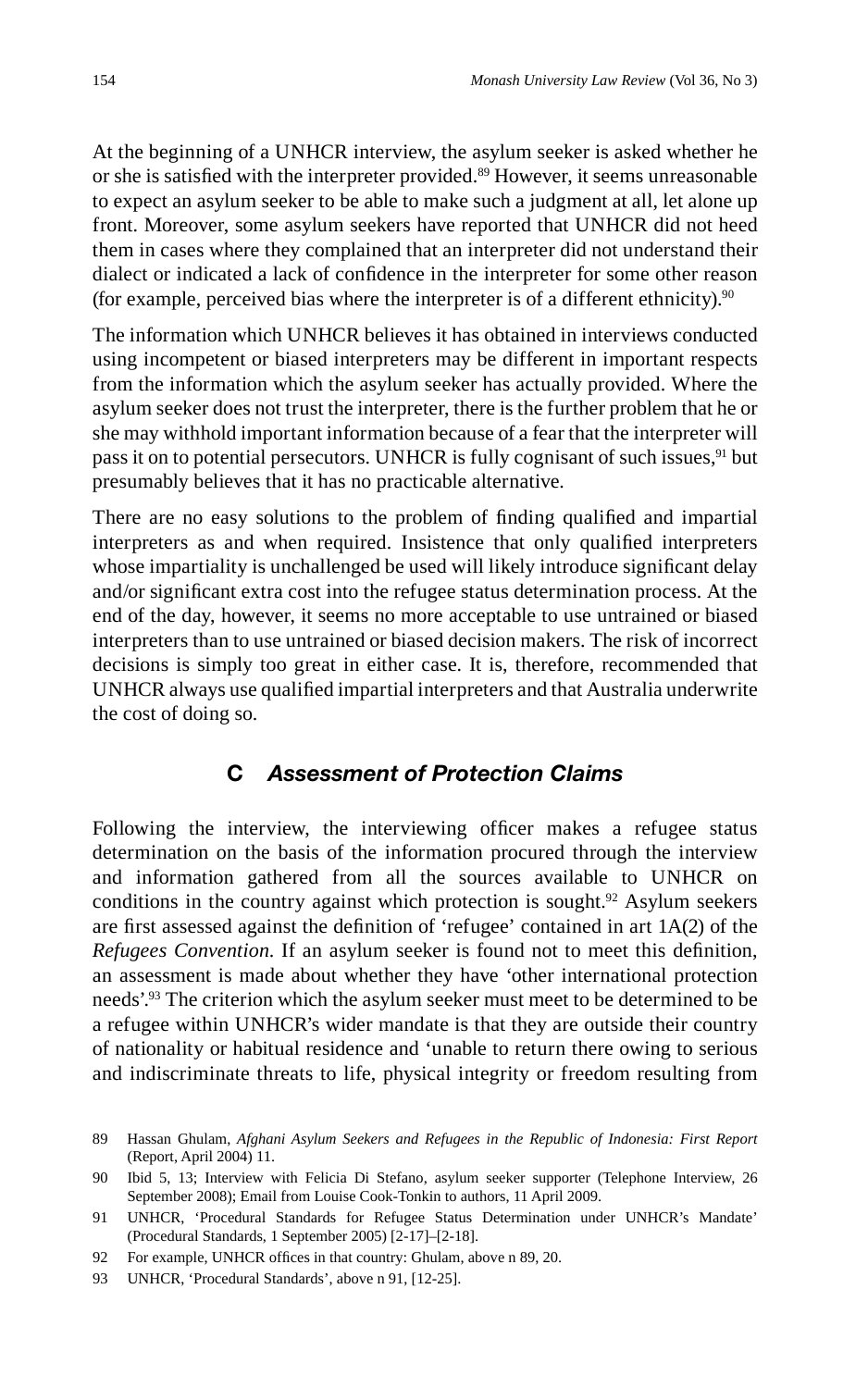generalized violence or events seriously disturbing public order'.<sup>94</sup> Persons found to meet the *Refugees Convention* art 1A(2) definition of 'refugee' or to have 'other international protection needs' are then assessed against the exclusion clauses in art 1F of the *Refugees Convention* and if found to fall within one of those clauses will have their protection application rejected.<sup>95</sup>

UNHCR's across-the-board application of the *Refugees Convention* art 1F exclusion criteria leaves open the possibility that some persons who are entitled to protection under *ICCPR* and *CAT* will be denied mandate refugee status. This means that Indonesia cannot rely on UNHCR to make good its lack of a legal or administrative system for ensuring that it meets its *non-refoulement* obligations under *ICCPR* and *CAT*. Several non-government organisations have, in fact, documented instances of suspected terrorists being extradited<sup>96</sup> or simply 'rendered' by Indonesia to the authorities of third states in circumstances where there was a significant risk of the person being subjected to torture by those authorities.<sup>97</sup> In one case the risk appears to have eventuated.<sup>98</sup>

### **D** *Notification of Initial Decision*

According to UNHCR's procedural standards manual, as a general rule refugee status decisions should be issued within a month of the interview.<sup>99</sup> One refugee interviewed for the project, a Burmese political activist with a high media profile, received a positive decision within two weeks of his interview.100 However, no other interviewee had received a decision that quickly. The next quickest was a positive decision received by a Sri Lankan refugee within two months of the interview.<sup>101</sup> He too was able to point to a great of deal of independent verification of his claims. Four other people with legally straightforward claims for refugee status also received positive decisions fairly quickly — five months $102$  in one case, six months<sup>103</sup> in another case, and eight months<sup>104</sup> in the other two. At the other

94 Ibid.

- 95 Ibid [12-26]–[12-27].
- 96 Although Indonesia asserts that it seeks inclusion of a *non-refoulement* provision in all its extradition treaties, it is party to extradition treaties which include no protection or inadequate protection against *refoulement*: Working Group on the Advocacy Against Torture, 'Shadow Report Prepared for the UN Committee against Torture in Connection to its Review of Indonesia's Second Periodic Report under the Convention against Torture and Other Cruel, Inhuman or Degrading Treatment or Punishment' (Report, May 2008) 55.
- 97 Ibid; Amnesty International, 'Indonesia Briefing to the UN Committee Against Torture' (Report, 14 April 2008) 18–19.
- 98 Amnesty International, above n 97, 18–19.
- 99 UNHCR, ' Procedural Standards', above n 91, [4-20].
- 100 Interview with George (Indonesia, 2 July 2009).
- 101 Interview with Kamal (Indonesia, 6 May 2009).
- 102 Interview with Hussein (Indonesia, 27 May 2009).
- 103 Interview with Hafiz (Indonesia, 4 May 2009).
- 104 Interview with Khin-Nyunt (Indonesia, 14 June 2009); Interview with Nasrallah (Indonesia, 17 October 2009).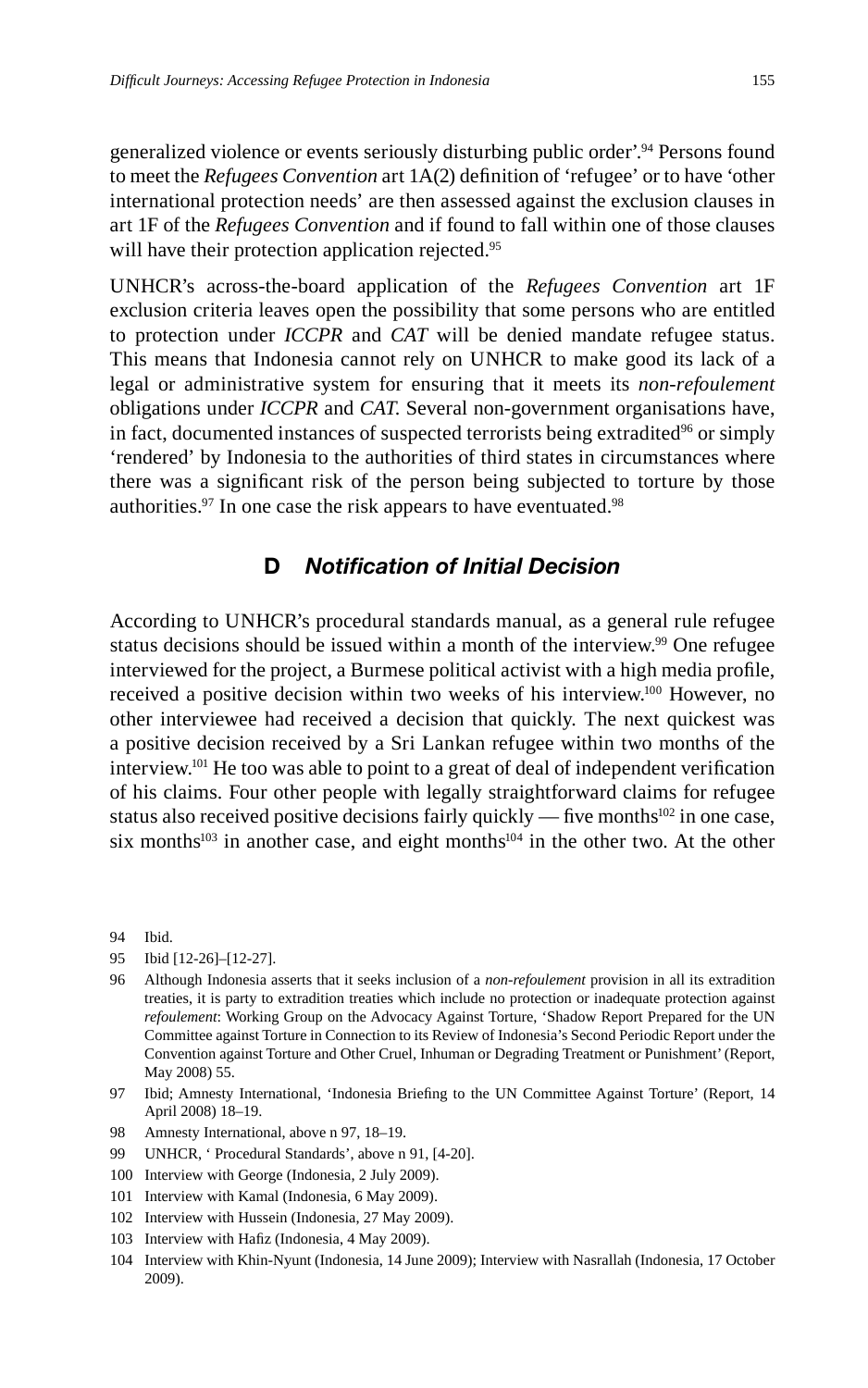extreme, one interviewee received a decision (a rejection) two years after his interview.105

UNHCR's decision is conveyed to asylum seekers in the form of a letter written in English stating reasons for the decision in very generic terms and, in the case of rejection, advising that they have 21 days to seek review of the decision. The authors were provided with a copy of one such rejection letter. It is a brief pro forma letter which does not provide the asylum seeker with the detailed casespecific reasons needed in order to evaluate whether the decision was based on a shaky foundation of fact and/or law.106 This meant that he was poorly placed to judge whether there was any point in seeking review and disabled from make the best possible case for reversal of the original decision in the event of doing so.

A key improvement to the RSD process would be to ensure that decisions, and for that matter all written communications with asylum seekers, are in the native language of the person concerned. Just as important, rejection letters should set out as much case-specific reasoning as is necessary to enable the recipient either to understand and accept the rejection or to challenge it effectively.

#### **E** *Review*

According to UNHCR Indonesia statistics, $107$  its recognition rates from 1 January to the end of October 2009 were as follows: Afghans: 87 per cent; Iraqis: 91 per cent; Burmese (mainly Rohingyas): 100 per cent; Sri Lankans: 96 per cent; and Somalis: 69 per cent. These are the kind of figures one would expect given the source countries concerned, which is comforting, but does not necessarily mean that UNHCR is making a correct decision in every case. The availability of independent review is an important safeguard against incorrect decisions. Unfortunately, independent review is something which UNHCR is incapable of providing because it is an organisation not a state. Of necessity, review of an initial negative decision is conducted by another UNHCR officer.<sup>108</sup> In other words, it is conducted by someone who will be equally subject to any institutional pressures that affected the primary decision-maker.

One project interviewee, an Iranian man, was extremely dissatisfied with both the reasons he was given for rejection at first instance and the process of review.<sup>109</sup> According to his account, UNHCR's stated reason for rejecting him was its assessment that the only problems he faced in Iran were of an economic nature. He therefore asked his father in Iran to send over title documents and the like which would prove that he was actually quite wealthy. Before the documents had arrived, however, he was summoned for a second interview which was conducted

<sup>105</sup> Interview with Selim (Indonesia, 3 May 2009). Similar findings are contained in Jessie Taylor, above n 81, 4.

<sup>106</sup> Similar findings are contained in Jessie Taylor, above n 81, 29.

<sup>107</sup> Email from Peter Mares (journalist) to authors, 25 November 2009.

<sup>108</sup> UNHCR, 'Procedural Standards', above n 91, [7-2].

<sup>109</sup> Interview with Ahmed (Indonesia, 29 July 2009).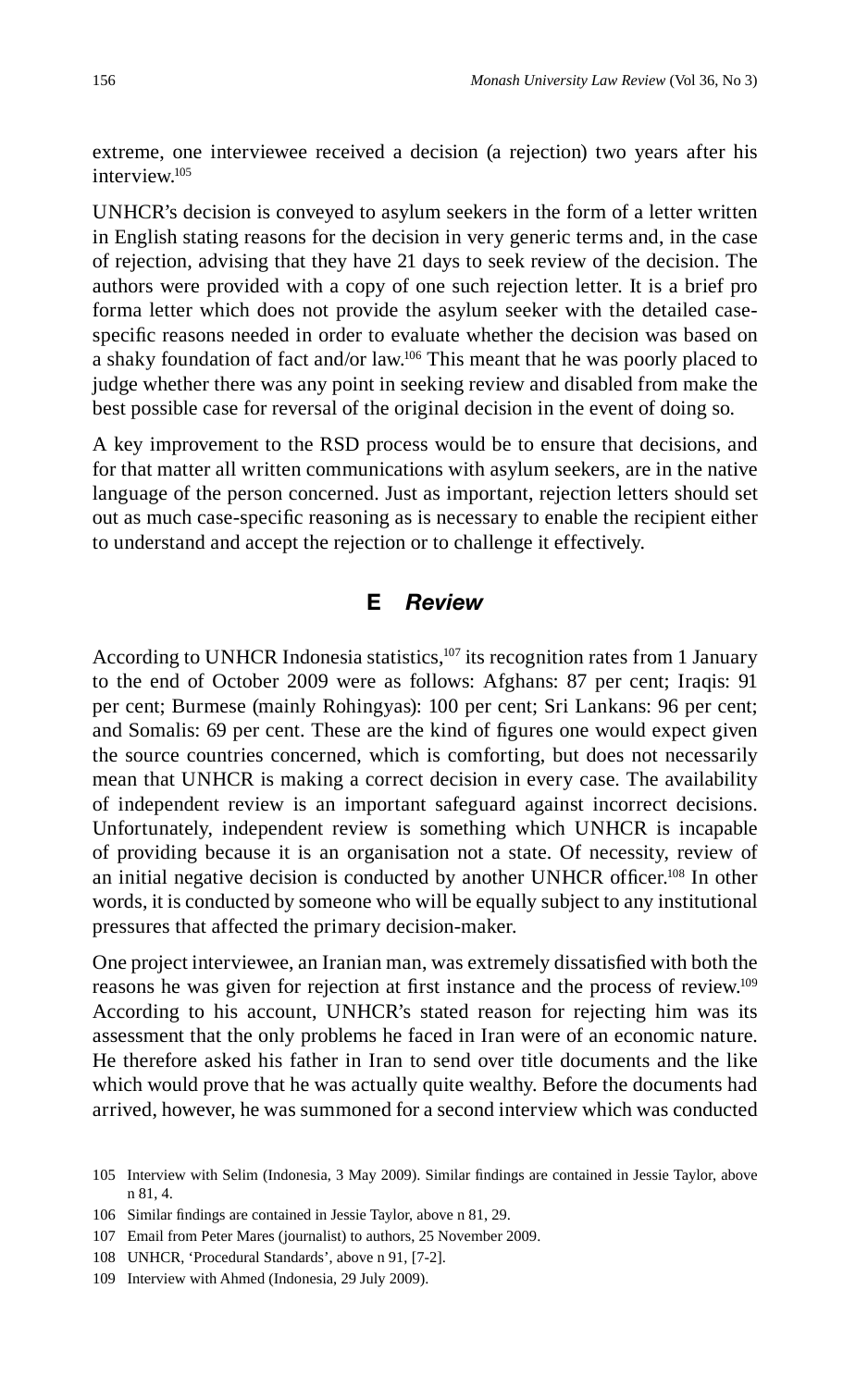by a person who had just started working at UNHCR. The second interview lasted only twenty minutes and, in the asylum seeker's view, none of the questions asked were relevant to his case. He received a second rejection but unsurprisingly has not reconciled himself to it.

UNHCR notifies asylum seekers of a review decision in the form of a letter which once again is written in English and states reasons for decision in very generic terms. One such letter which the authors have on file ends with the sentence, '[p]lease note that this decision is final and your case is therefore closed'. Despite being informed that their case has been closed, many twice rejected asylum seekers approach UNHCR seeking a re-opening.<sup>110</sup> According to a letter sent to one asylum seeker interviewee who unsuccessfully sought a re-opening, UNHCR only 'exceptionally' agrees to reopen a file if there has been a 'significant change in your personal circumstances', 'reliable and material new evidence' can be proffered or there is 'serious reason to believe that your claim was improperly decided'.111 However, UNHCR in Indonesia is more accommodating of requests for a third chance than the language used in that letter would suggest.<sup>112</sup> In fact, a group of rejected Afghan asylum seekers who had been in Indonesia since 2001 (often referred to as the 'Lombok group') had their cases assessed for the fourth time in 2009, though it is doubtful that this would have occurred but for pressure which supporters in Australia exerted on the Australian government which in turn 'encouraged' UNHCR to look at their cases again.<sup>113</sup> They were fourth time lucky.114 This does not necessarily mean that the previous three decisions were incorrect. Changed circumstances in Afghanistan might well account for the change in the decisions. However, the fact that UNHCR processing in Indonesia falls short of minimum standards of procedural fairness such as the use in all cases of qualified, unbiased interpreters, the provision of case specific reasons for decision in a language which the asylum seeker understands, and the provision of *independent* review,115 means that it is not beyond the realms of possibility that the previous three decisions were incorrect.

#### **F** *Client Service*

Unsurprisingly, the asylum seekers interviewed for the project were very unhappy about the delay experienced at every stage of their endeavour to gain recognition of refugee status in Indonesia. Moreover, UNHCR seemed to contribute

- 110 Interview with Abu Nur (Indonesia, 29 July 2009); Interview with Ahmed (Indonesia, 29 July 2009).
- 111 Letter from UNHCR Indonesia to Ranariddh, 26 June 2009 (copy on file with authors).
- 112 Interview with Lukman Moeslich, Project Manager, Church World Service (Indonesia, 19 May 2009).
- 113 Evidence to Senate Standing Committee on Legal and Constitutional Affairs, Parliament of Australia, Canberra, 20 October 2009, 86 (Arja Keski-Nummi, Department of Immigration and Senator Chris Evans, Minister for Immigration).
- 114 Ibid (Arja Keski-Nummi).
- 115 For an elaboration of these standards see, eg, Michael Bliss, '"Serious Reasons for Considering": Minimum Standards of Procedural Fairness in the Application of the Article 1F Exclusion Clauses' (2000) 12 *International Journal of Refugee Law* 92; Michael Kagan, 'The Beleaguered Gatekeeper: Protection Challenges Posed by UNHCR Refugee Status Determination' (2006) 18 *International Journal of Refugee Law* 1.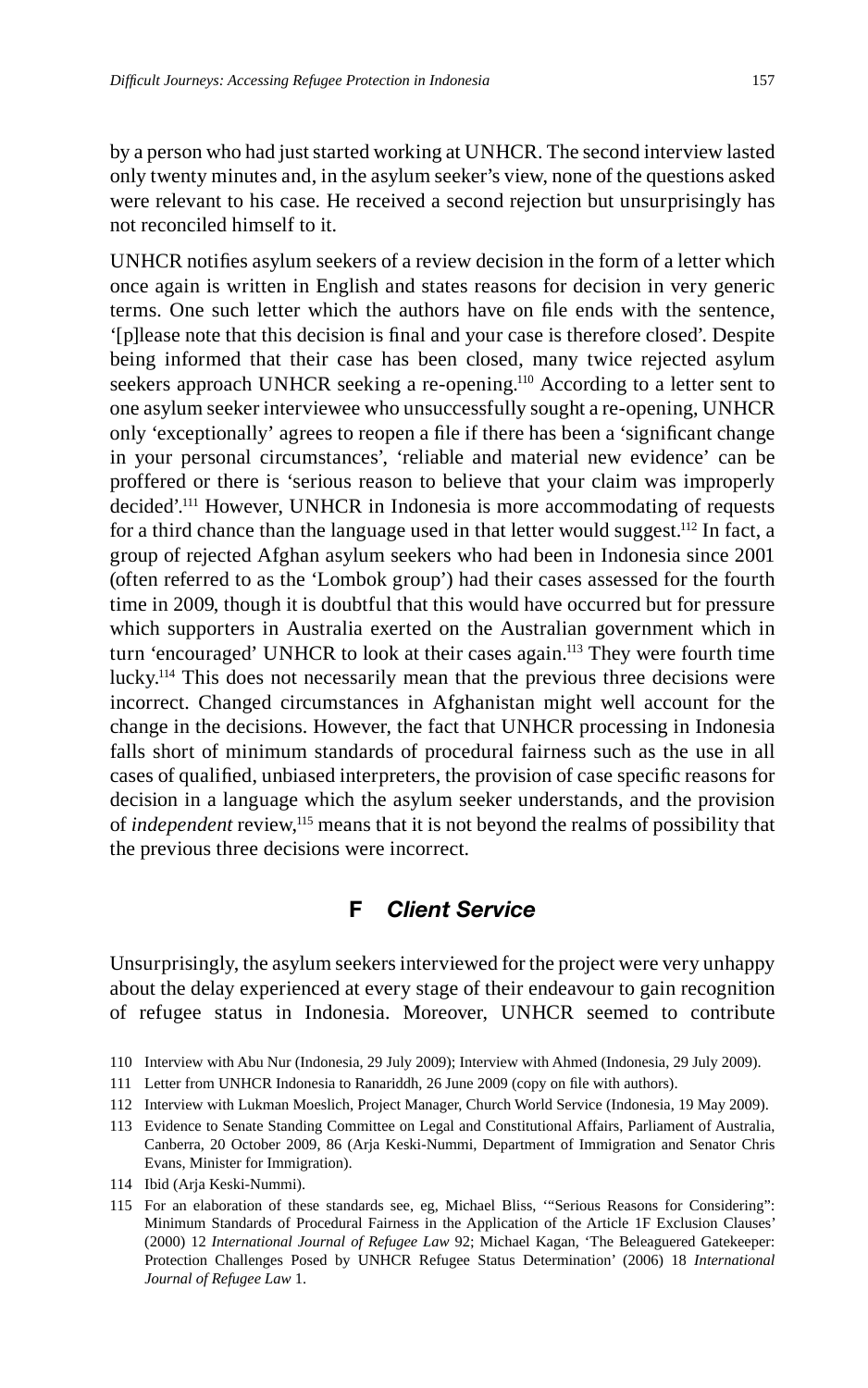unnecessarily to the anxiety levels of asylum seekers through poor management of expectations, for example, promising to deliver decisions by a particular date and then subjecting asylum seekers to multiple postponements,<sup>116</sup> and poor communication more generally. Several asylum seekers criticised UNHCR for unresponsiveness on the occasions on which they attempted to initiate contact.<sup>117</sup> In fairness it should be noted that some of these people had closed cases and were, therefore, technically no longer persons of concern to UNHCR.118 Other people, however, had active files but still found it difficult to get hold of anyone who was willing to answer their questions about the progress of their cases either on the phone or in person. One person was particularly bitter about the fact that anyone who wanted to see a UNHCR officer had to line up outside UNHCR's Jakarta office on a Friday even if it was raining. He said: 'We have human rights and the right to meet officers but we can't! We can only meet security guards! The guards told us to wait out there! My shoes and clothes were all wet and I had fever when I got home! The UN never cares!'119

The lengthy processing times and other deficiencies in UNHCR's client service performance are entirely understandable given the high ratio of asylum seekers and refugees to UNHCR staff in Indonesia. As at 1 February 2010, UNHCR Indonesia's all inclusive staff complement of 38 people was dealing with 853 recognised refugees and 1920 asylum seekers.<sup>120</sup> There appeared to be only 12 staff actually engaged in refugee status determination.

UNHCR's recent policy document on urban refugees contains commitments relating to reception arrangements such as the provision of appropriate facilities in waiting areas and the establishment of 'efficient appointments and referral systems' to minimise waiting times.<sup>121</sup> Implementation of these commitments is required in Indonesia. However, better systems will only go part of the way towards remediating the deficiencies in UNHCR's client service performance. Increased staffing will also be required.

Since the propensity of asylum seekers to engage in secondary movement increases as their levels of anxiety and frustration increase, it would appear very much in the Australian government's interests to fund further UNHCR staff positions in Indonesia. If it stops there, however, it risks creating a problem for Indonesia. UNHCR's client service performance in neighbouring countries such as Malaysia, which have much larger caseloads than Indonesia, is much worse than in Indonesia and the disparity is already tempting asylum seekers to keep

120 UNHCR Indonesia, 'Fact Sheet', above n 87.

<sup>116</sup> Interview with Felicia Di Stefano, asylum seeker supporter (Telephone Interview, 26 September 2008). The asylum seeker and refugee interviewees mention this as well.

<sup>117</sup> See, eg, interview with Abdul Razak (Indonesia, 30 September 2009); Interview with Raihan (Indonesia, 29 September 2009). Similar findings are contained in Jessie Taylor, above n 81.

<sup>118</sup> For example, Ahmed.

<sup>119</sup> Interview with Selim (Indonesia, 3 May 2009).

<sup>121</sup> UNHCR, 'UNHCR Policy on Refugee Protection and Solutions in Urban Areas' (Policy Document, September 2009) 9 [48]–[49].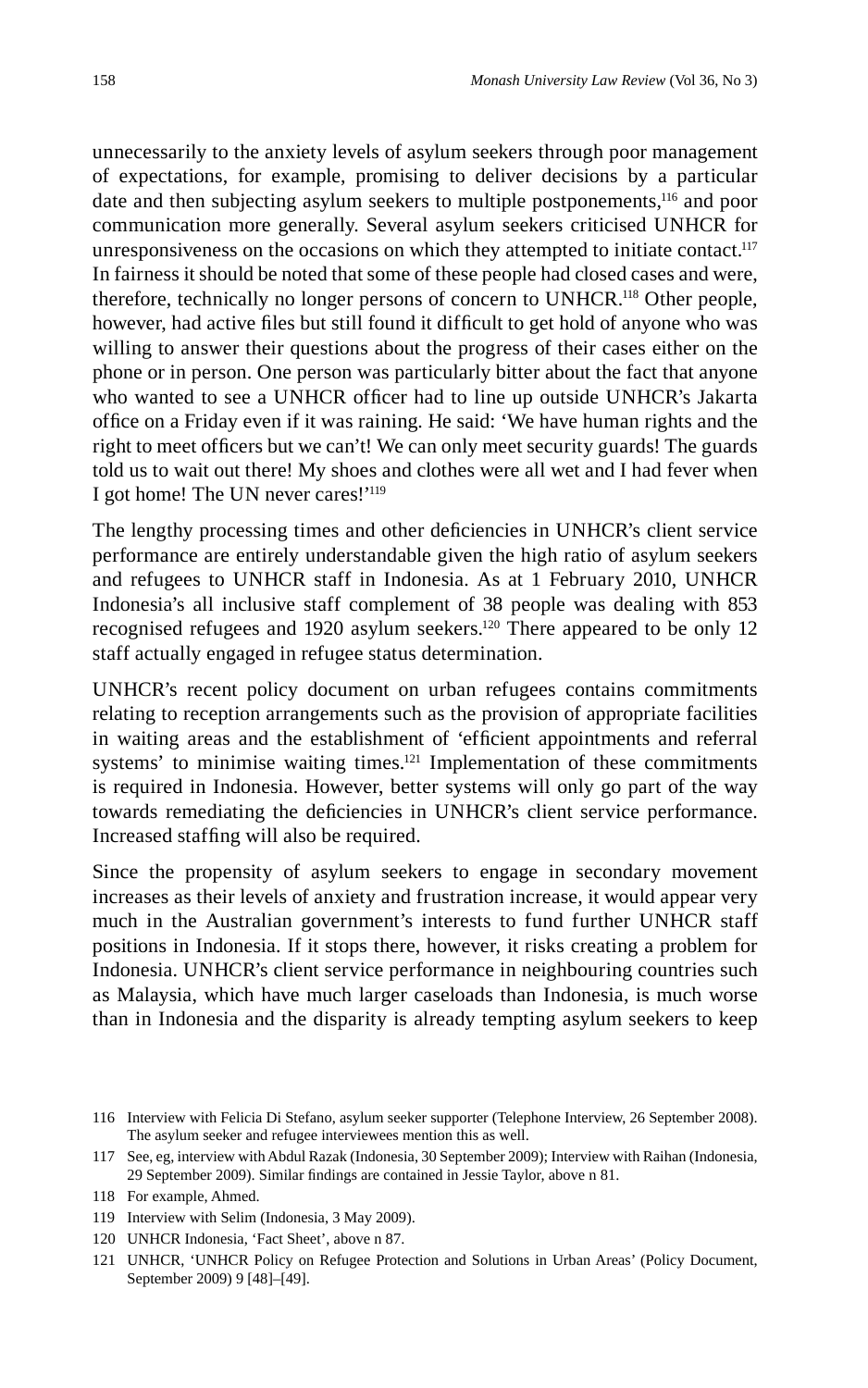travelling until they reach the 'good' UNHCR office in Indonesia.<sup>122</sup> The wider the disparity in service standards becomes, the greater the likelihood that the numbers of asylum seekers arriving in Indonesia will increase past the limits of Indonesia's tolerance and capacity. Since neither the goal of improving refugee protection nor that of discouraging secondary movement to Australia would be served by all UNHCR offices in the region being equally *dysfunctional*, what is needed is investment in building UNHCR capacity throughout the region. In fairness, it must be said that the Australian government recognises the need for regional capacity building and is already engaging in it to some extent.<sup>123</sup>

#### **G** *The Need for Independent Legal Assistance*

Most of the asylum seekers and refugees interviewed for the project seemed to have little understanding of the legal substance of their case or of UNHCR's refugee status determination procedures in Indonesia. One Sri Lankan asylum seeker thought he had been rejected by UNHCR, $124$  but upon checking with an Indonesian immigration official familiar with his case the field researcher discovered that UNHCR had yet to make a first instance decision. A Vietnamese asylum seeker was very sure that his case was still being processed by UNHCR, $^{125}$ but upon checking with IOM (in whose care he was) the field researcher discovered that his case was in fact closed. Several rejected asylum seekers understood that they had been rejected but could not understand why — not surprising given the apparently generic nature of reasons provided for decisions.

One obvious way of dispelling much of the confusion presently experienced by asylum seekers and refugees in Indonesia is for UNHCR to make a far greater effort than it presently does to ensure that asylum seekers really understand everything they need to understand. One simple step in this direction would be to provide key documents in a language spoken and easily understood by the asylum seeker. An even better solution is to ensure that asylum seekers also have effective access to independent legal assistance. It was very evident to the authors that one of the rejected asylum seekers interviewed was not a refugee, but it was not evident to him. Others quite possibly were refugees but the legally relevant facts were not necessarily those which featured most prominently when they told their own stories. An independent legal adviser may well have been able to convince the non-refugee that his persistent efforts to get UNHCR to reopen his case were futile and would definitely have been much better able to distil and articulate the legal claims of some possible refugees to UNHCR than they were able to do themselves.

<sup>122</sup> Rizal Harahap, 'Afghan Refugees Hope to Meet with UNHCR', *The Jakarta Post* (Jakarta) 12 March 2009, 8; Interview with immigration official, Riau Islands Province, 1 July 2009, who was reporting what asylum seekers had told him.

<sup>123</sup> See above nn 7–8.

<sup>124</sup> Interview with Sanjeevan (Indonesia, 1 July 2009).

<sup>125</sup> Interview with Anh (Indonesia, 29 September 2009).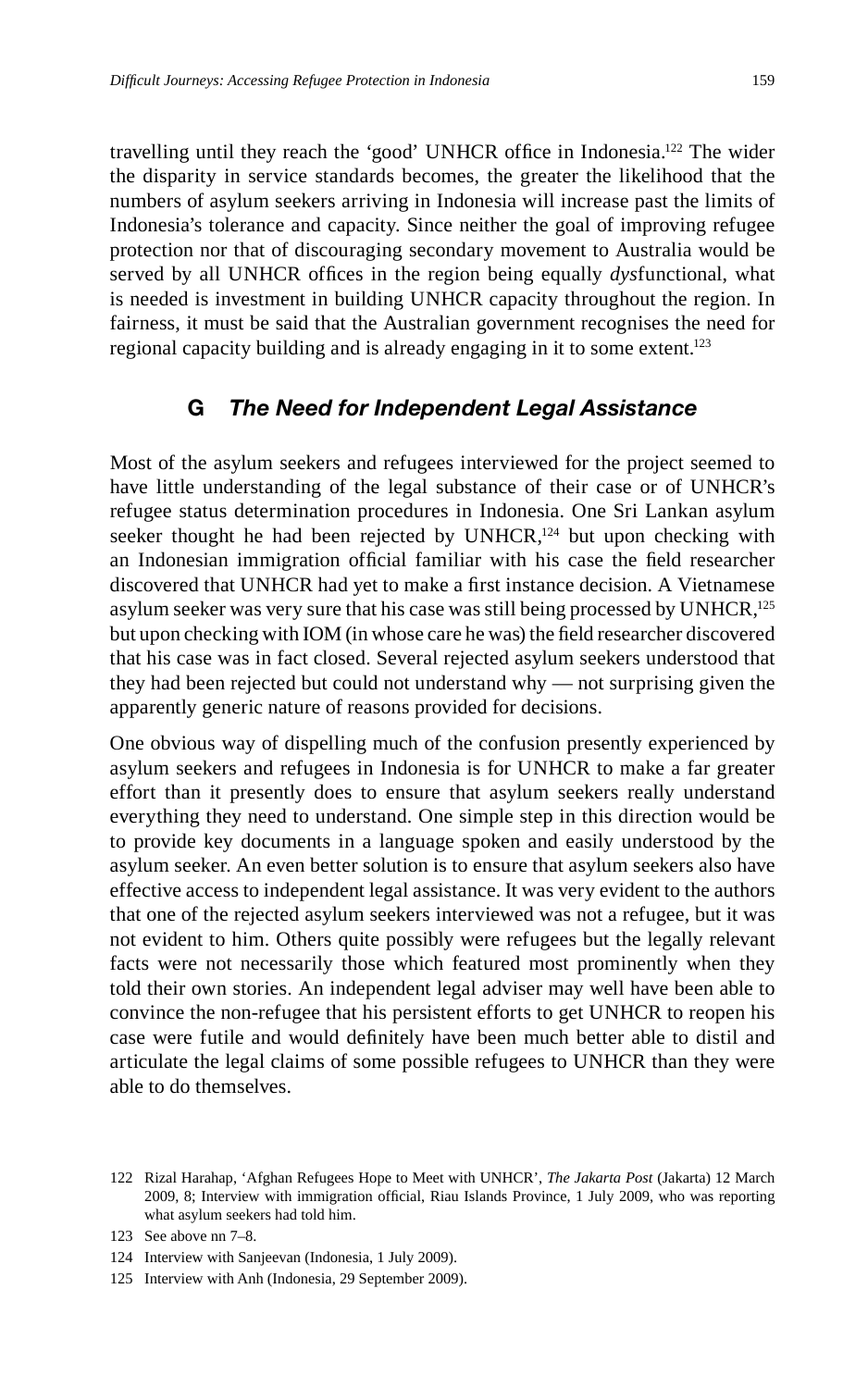UNHCR does not object to asylum seekers having independent legal assistance,<sup>126</sup> but does not fund it. To the best of the authors' knowledge, none of the project interviewees actually had access to independent legal or other assistance during the RSD process. One interviewee, an 18 year old Vietnamese girl, said that her father had rejected an offer from an Australian lawyer to assist her family and some others on the proviso that his costs were reimbursed. She said that her family might have asked her aunt in Australia for the necessary money if a successful outcome could have been guaranteed but it could not.<sup>127</sup> Since asylum seekers may not be aware of the assistance which lawyers can provide and/or have capacity to pay for such assistance, it is recommended that they be provided with the contact details of suitably qualified free legal service providers when they first raise asylum claims with Indonesian officials, IOM or UNHCR and also have explained to them how a lawyer can be of assistance in presenting their refugee status claims.

Australian or other foreign lawyers may well be willing to provide pro bono legal assistance to asylum seekers in Indonesia, but the logistical difficulties created by distance (and the need to keep on the right side of Indonesian immigration and labour law) are likely to result in less than satisfactory arrangements. Local lawyers who provide pro bono legal services to Indonesians may well be willing to extend those services to asylum seekers but this will necessarily be at the expense of other disadvantaged groups unless development assistance is provided for increasing overall capacity. Local lawyers will also need specialised training in order to be of actual use. A lawyer with Indonesian Legal Aid in Jakarta explained that they had received a half day of training from UNHCR on the refugee definition but that they were not provided with information regarding the actual refugee status determination process. Thus far more training would be needed to equip them to represent refugee status claimants.128 In order to ensure that there are a sufficient number of suitably qualified local lawyers to meet the needs of asylum seekers, UNHCR will have to invest heavily in lawyer training. It is in Australia's interests to underwrite this investment. In order to ensure that the provision of legal assistance to asylum seekers is not at the expense of other disadvantaged groups in Indonesia, it is further recommended that the legal assistance which is provided free to asylum seekers is in fact paid for by Australia.

#### **VII CONCLUSION**

This article has identified the difficulties which asylum seekers in Indonesia face in obtaining access to the refugee status determination process and in obtaining recognition of refugee status. It has also made recommendations for mitigating the difficulties identified. Although crucial to improving the current situation of

<sup>126</sup> Ghulam, above n 89, 20.

<sup>127</sup> Interview with Mai (Indonesia, 20 October 2009).

<sup>128</sup> Interview with Edy Halomoan Gurning, Public Attorney, Indonesian Legal Aid Institute (Indonesia, 12 January 2009).